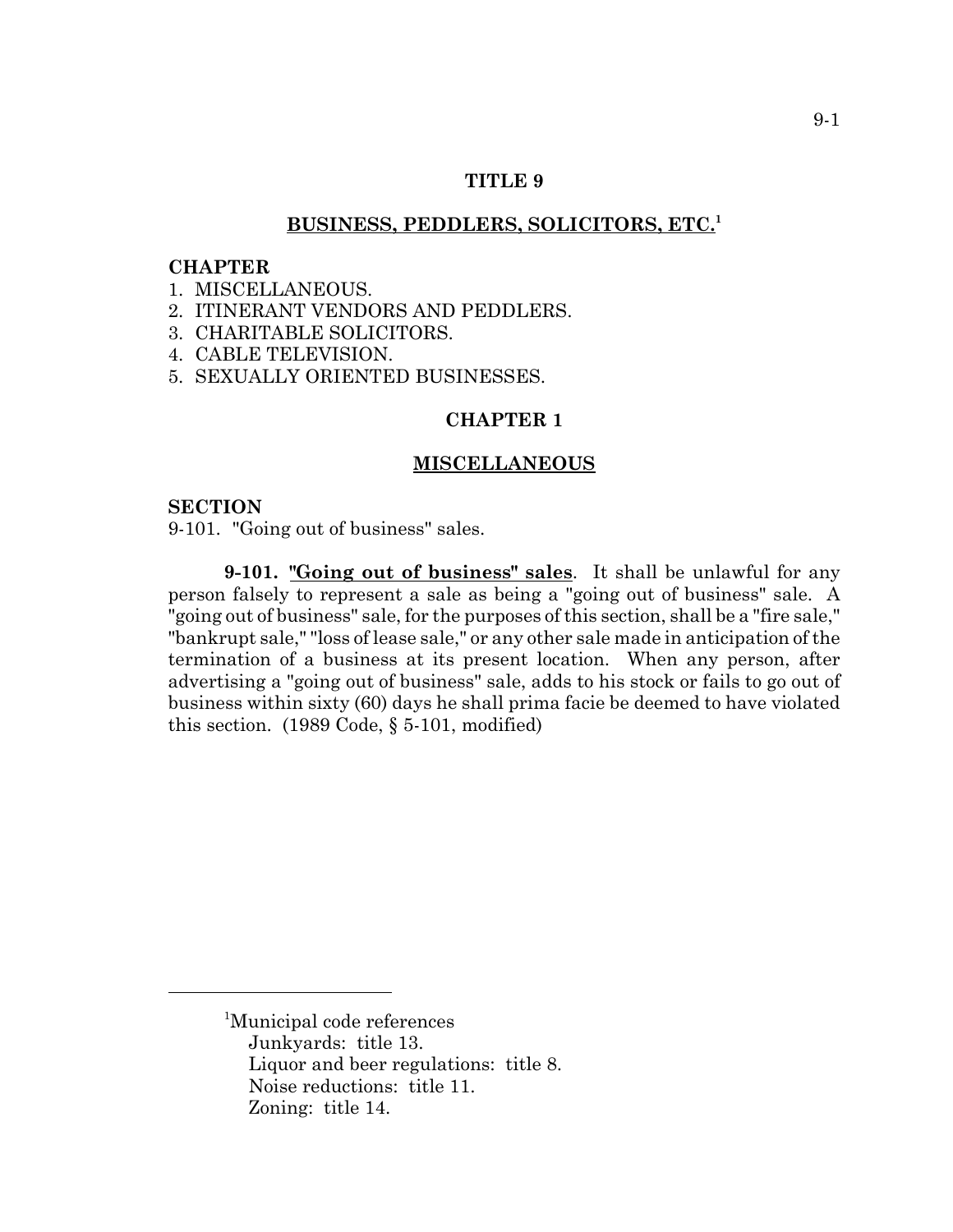#### **CHAPTER 2**

#### **ITINERANT VENDORS AND PEDDLERS**

## **SECTION**

9-201. Selling - registration required.

9-202. Panhandling prohibited.

9-203. Exceptions.

**9-201. Selling - registration required**. It shall be unlawful anywhere in the City of Lakeland, Tennessee, for any person, peddler, huckster, hawker or transient vendor to sell or offer for sale any goods, wares, services or merchandise of any nature prior to applying for and receiving a valid permit from the City of Lakeland.

(1) The City of Lakeland may create and maintain a "do-not-knock" list allowing any owner or occupier of any residence within Lakeland to prohibit commercial solicitation at his or her residence by registering his or her address with the city.

(2) If Lakeland establishes a "do-not-knock" list, the city shall maintain and publish the list on its website and make a copy available at city hall during regular business hours.

(3) Upon issuing a permit, Lakeland shall provide a copy of the list to each person, peddler, huckster, hawker or transient vendor.

(4) Any person, peddler, huckster, hawker or transient vendor found to violate the "do-not-knock" list by offering to sell any goods, wares, services or merchandise of any nature at a residence on "do-not-knock" list shall be subject to a fifty dollar (\$50.00) fine per violation. (1989 Code, § 5-201, as replaced by Ord. #06-88, June 2006, and Ord. #15-229, Nov. 2015)

**9-202. Panhandling prohibited**. It shall be unlawful anywhere in the City of Lakeland, Tennessee to stop a vehicle or approach a stopped vehicle on a public street or roadway and ask for donations of any kind or sell any product standing on said street, roadway, sidewalk or median. (1989 Code, § 5-202, as replaced by Ord. #06-88, June 2006)

**9-203. Exceptions**. (1) The provisions of this chapter shall not apply bona fide merchants who deliver goods in the regular course of business.

(2) Solicitors for charitable, non-profit or religious organizations who go from dwelling to dwelling, business to business, street to street, taking or attempting to take orders for goods, wares and merchandise are exempt from these provisions, provided a Lakeland permit is obtained, a picture identification is worn at all times and the organization meets the Internal Revenue Service criteria to qualify as a charitable, non-profit or religious organization.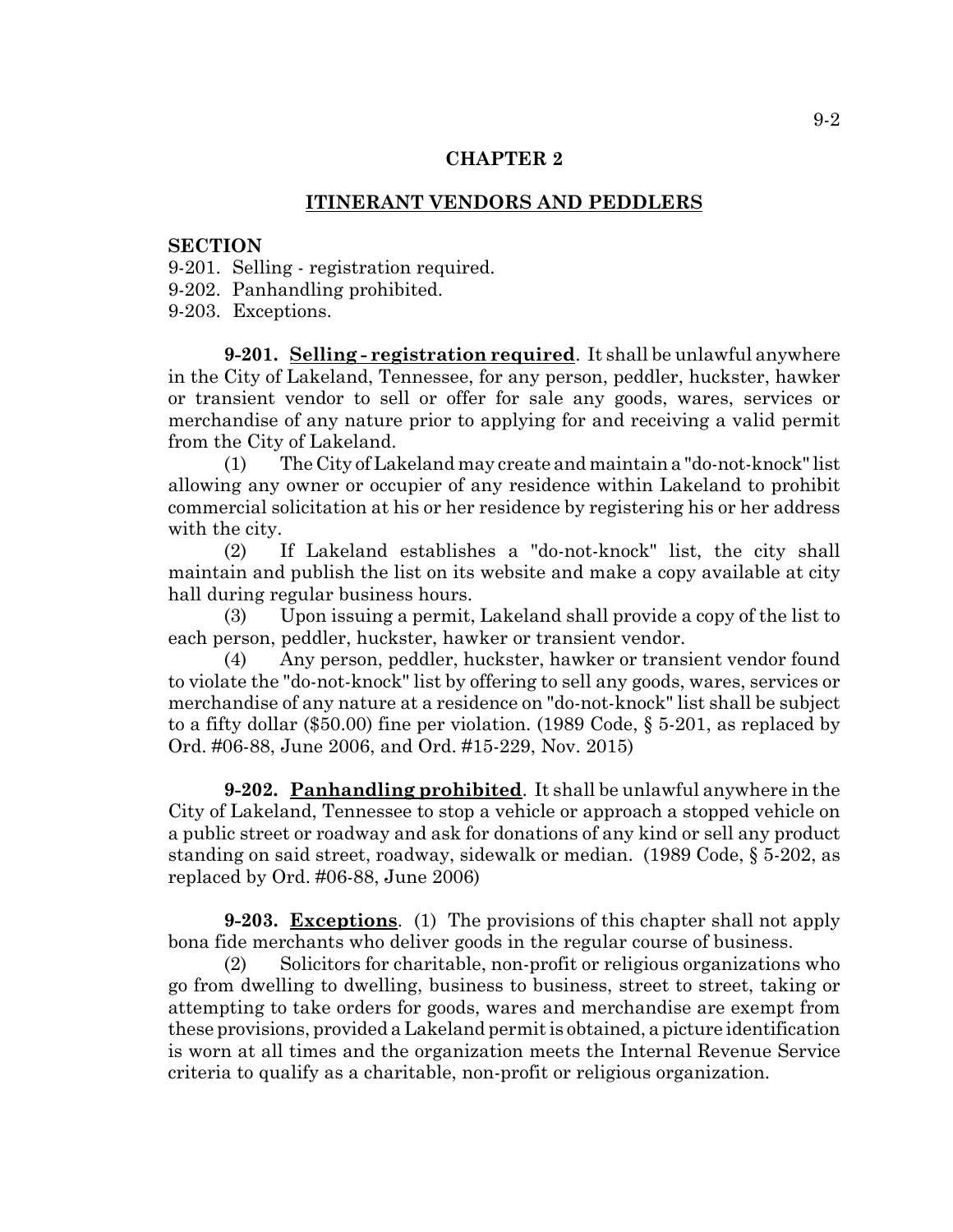(3) The dispensing of religious pamphlets or other literature which is protected by the United States Constitution under Freedom of Speech, Religion or Press is exempt from this chapter.<br>(4) Campaigning for public of

Campaigning for public office is exempt from this chapter. (1989) Code, § 5-203, as replaced by Ord. #06-88, June 2006)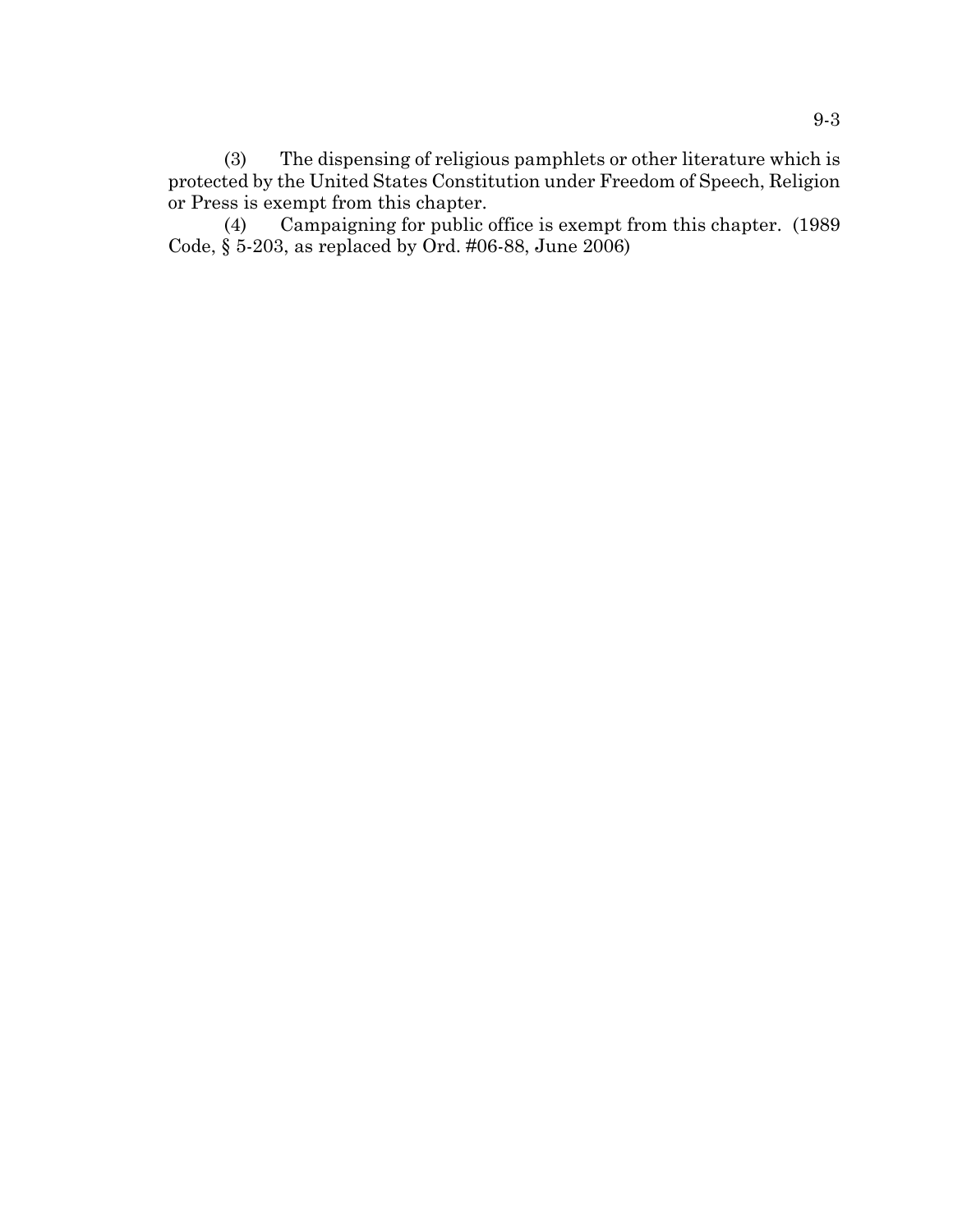## **CHAPTER 3**

# **CHARITABLE SOLICITORS**

### **SECTION**

- 9-301. Commercial door-to-door solicitation permit required.
- 9-302. Prerequisites for a permit.
- 9-303. Denial of a permit.

9-304. Exhibition of permit.

**9-301. Commercial door-to-door solicitation - permit required.** No person shall engage in door-to-door commercial solicitation within Lakeland between the hours of 6:30 P.M. and 9:30 A.M. No person shall engage in door-to-door commercial solicitation within Lakeland without first obtaining a permit and identification badge from the city manager and paying all applicable fees. Any business applying for a permit shall submit all required information for each person engaging in commercial door-to-door solicitation on its behalf. Upon issuance of a permit, Lakeland shall issue identification badge( s) for each person authorized to solicit under said permit. Each person engaged in commercial door-to-door solicitation shall prominently display his or her identification badge while soliciting in Lakeland.

(1) Each person applying for a door-to-door commercial solicitation permit shall file with the city manager an application on a form supplied by the city manager stating the following:

(a) His or her full name, business address, business telephone number, and email address, and website;

(b) Proof that the applicant has all applicable local and state business licenses;

(c) Information regarding the business as required by the city manager, including the business' federal tax identification number, its legal status and proof of registration with, or a certificate of good standing from the Tennessee Secretary of State, and its registered agent;

(d) A complete list of all persons who will be authorized to solicit under the permit and all supervising staff;

(e) The following information for each person authorized to solicit under a permit and all supervising staff:

(i) Full name, address, telephone number, email address, date of birth, and social security number;

(ii) A copy of the individual's driver's license, state identification card, passport, or other government-issued identification card;

(iii) Any other identifying information as may be required by the city manager.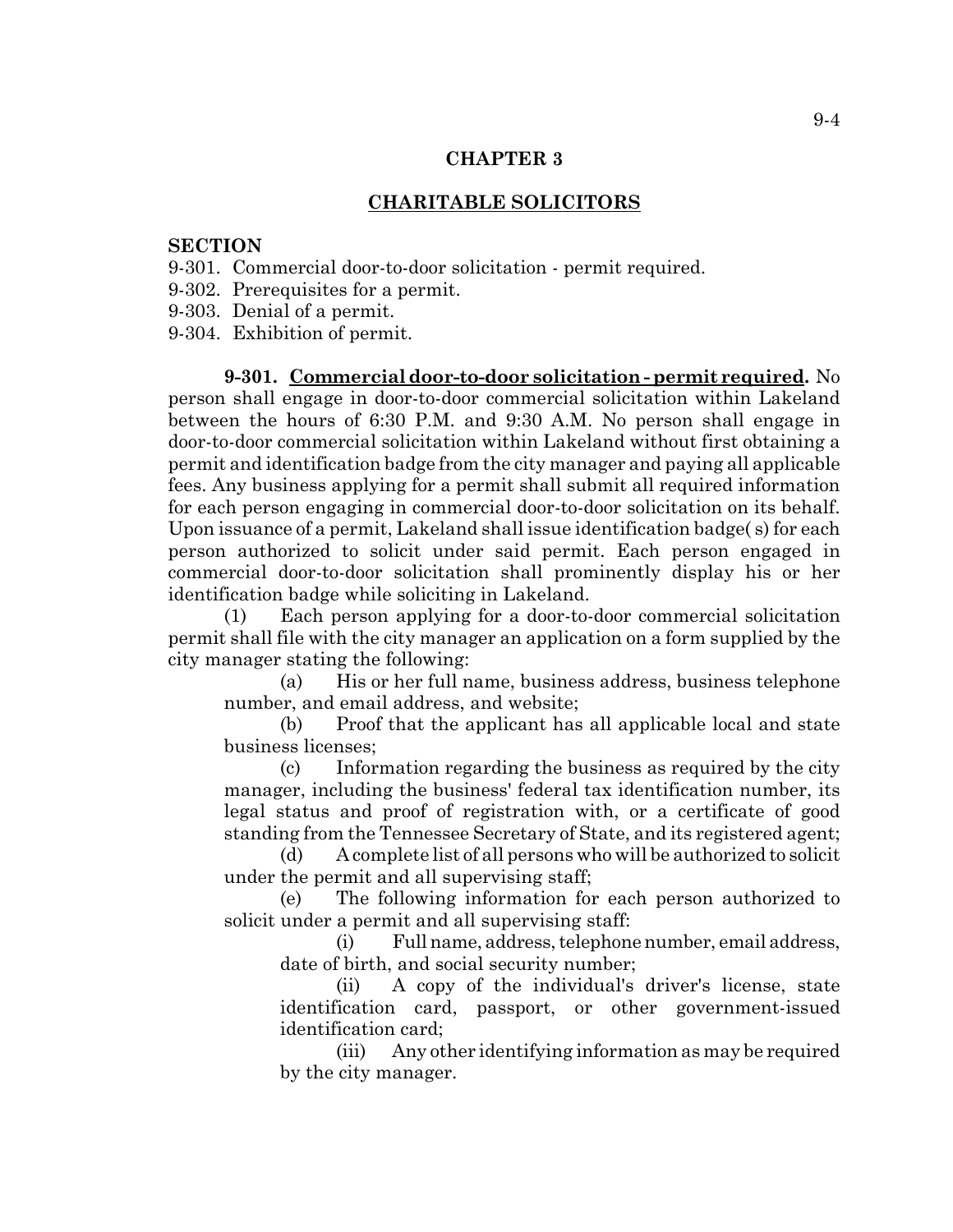(f) A brief explanation of the nature of the solicitation including what is being sold or offered for sale to the residents of Lakeland;

(g) any other information determined to be relevant by the city manager.

(2) Each applicant shall pay a fee in an amount sufficient to defray the costs incurred by Lakeland in processing the application, plus an additional fee to defray the actual costs of preparing and issuing an identification badge for each person to be authorized to solicit under the permit. The fees shall be set by resolution of the mayor and board of commissioners, and said fees may from time to time be adjusted in like manner to reflect any change in preparation and issuance costs.

(3) Each permit shall be valid for two (2) weeks from the date of issuance. Any permit holder wishing to renew a permit shall apply for the renewal no less than three (3) business days from expiration. The cost of the renewal shall be set by the city manager and shall be sufficient to defray the costs incurred by Lakeland in processing the renewal.

(4) The city manager shall deny an application for a permit or renewal of a permit if the city manager determines that the applicant has failed to comply with the do-not-knock ordinance, made any material misrepresentation or false statement in the application, failed to obtain proper business license(s) as required by law, or has been convicted of a felony or Class I misdemeanor under the laws of the State of Tennessee or an equivalent offense under any federal, state, county or municipal law. The city manager may revoke a permit if the applicant, or any person soliciting under a permit, fails to comply with the do-not-knock ordinance. (1989 Code, § 5-301, as replaced by Ord. #16-244, Sept. 2016)

**9-302. Prerequisites for a permit**. The recorder shall, upon application, issue a permit authorizing charitable or religious solicitations when, after a reasonable investigation, the following facts exist:

(1) The applicant has a good character and reputation for honesty and integrity, or if the applicant is not an individual person, that every member, managing officer or agent of the applicant has a good character or reputation for honesty and integrity.

(2) The control and supervision of the solicitation will be under responsible and reliable persons.

(3) The applicant has not engaged in any fraudulent transaction or enterprise.

(4) The solicitation will not be a fraud on the public but will be for a bona fide charitable or religious purpose.

(5) The solicitation is prompted solely by a desire to finance the charitable cause described by the applicant. (1989 Code, § 5-302)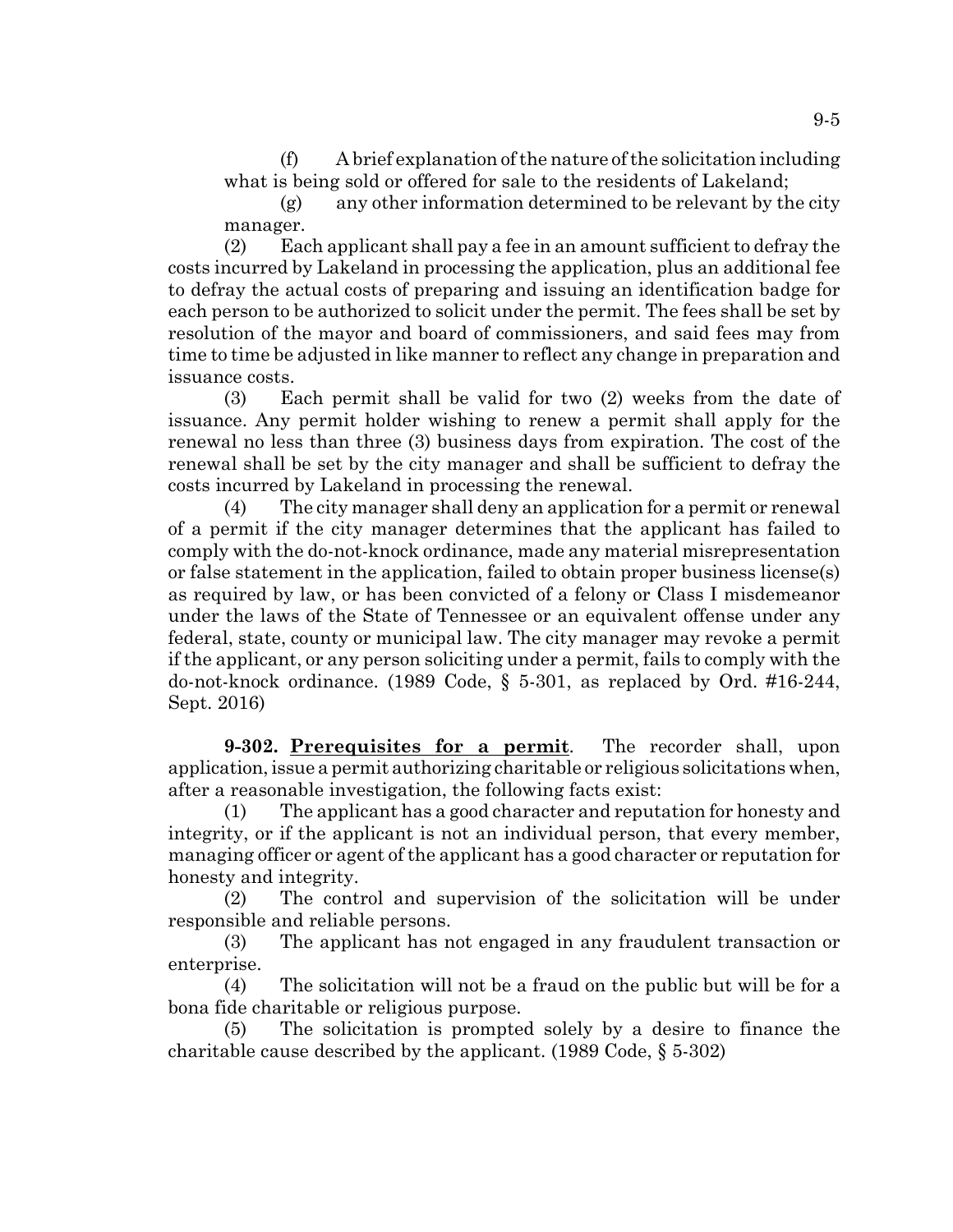**9-303. Denial of a permit**. Any applicant for a permit to make charitable or religious solicitations may appeal to the board of commissioners if he has not been granted a permit within fifteen (15) days after he makes application therefor. (1989 Code, § 5-303)

**9-304. Exhibition of permit**. Any solicitor required by this chapter to have a permit shall exhibit such permit at the request of any city official, policeman, or person solicited. (1989 Code, § 5-304)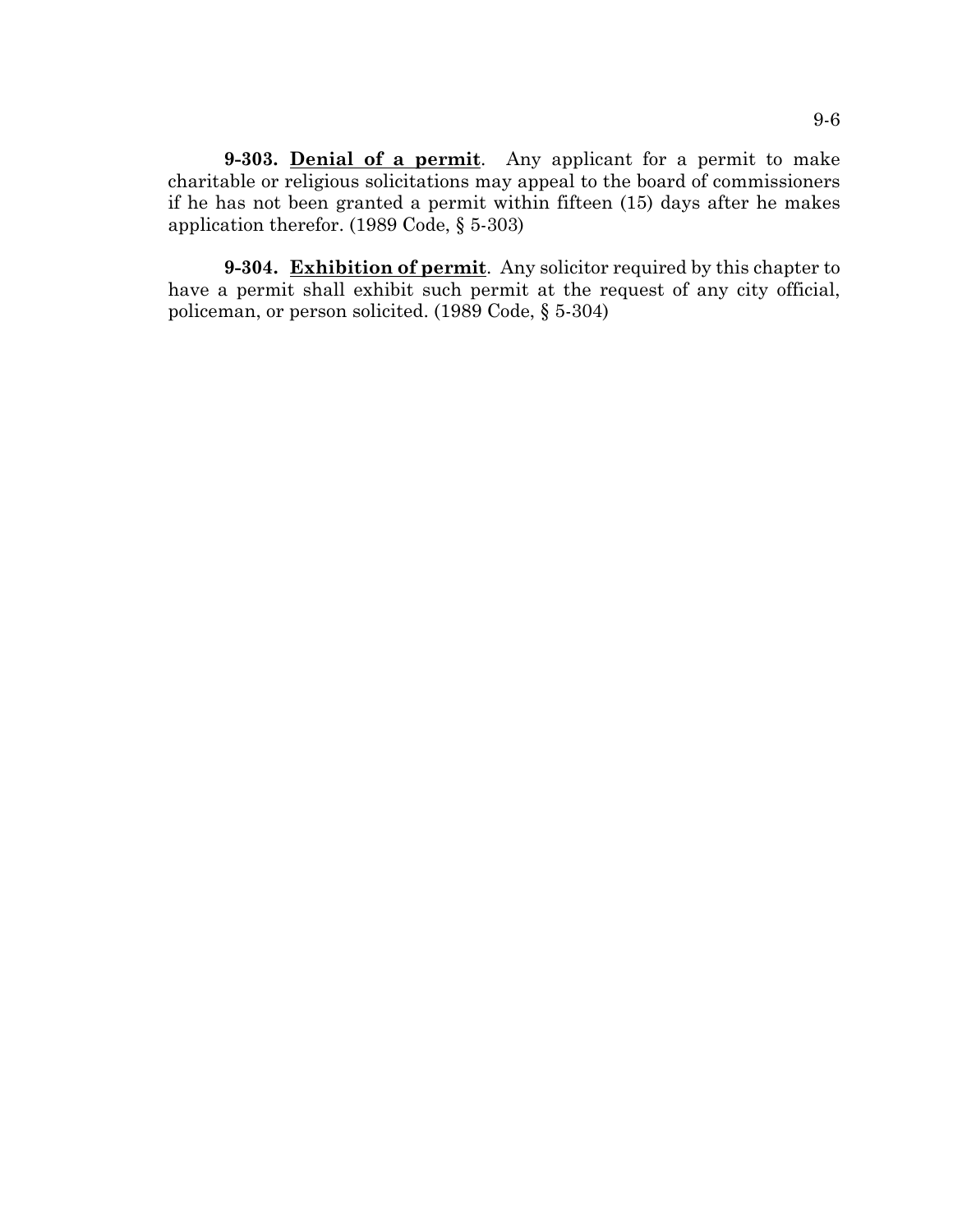#### **CHAPTER 4**

# **CABLE TELEVISION**

## **SECTION**

9-401. To be furnished under franchise.

**9-401. To be furnished under franchise**. Cable television shall be furnished to the City of Lakeland and its inhabitants under a non-exclusive franchise granted to Time Warner Communications by the board of commissioners of the City of Lakeland, Tennessee dated Oct. 1997. The rights, powers, duties and obligations of the City of Lakeland and its inhabitants are clearly stated in the franchise agreement executed by, and which shall be binding upon, the parties concerned.<sup>1</sup> (1989 Code,  $\S 13-201$ , modified)

<sup>&</sup>lt;sup>1</sup>Complete details relating to the cable television franchise agreement are available in the office of the city recorder.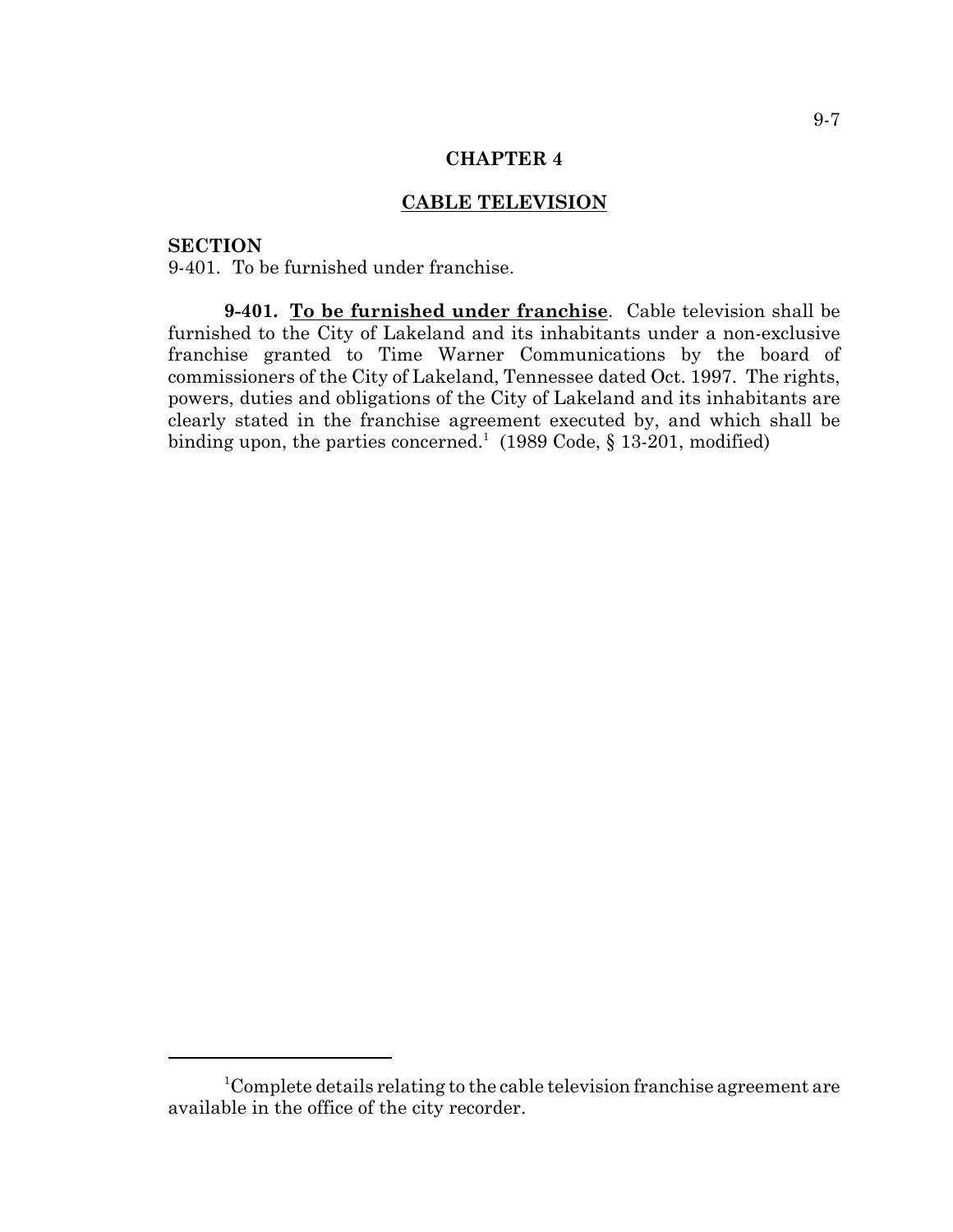## **CHAPTER 5**

# **SEXUALLY ORIENTED BUSINESSES**

#### **SECTION**

- 9-501. Purpose and findings.
- 9-502. Definitions.
- 9-503. Classifications.
- 9-504. License required.
- 9-505. Issuance of license.
- 9-506. Fees.
- 9-507. Inspection.
- 9-508. Expiration of license.
- 9-509. Suspension.
- 9-510. Revocation.
- 9-511. Hearing; denial, revocation, and suspension; appeal.
- 9-512. Transfer of license.
- 9-513. Hours of operation.
- 9-514. Regulations pertaining to exhibition of sexually explicit films or videos.
- 9-515. Loitering, exterior lighting, visibility, and monitoring requirements.
- 9-516. Penalties and enforcement.
- 9-517. Applicability of ordinance to existing businesses.
- 9-518. Prohibited conduct.
- 9-519. Scienter required to prove violation or business licensee liability.
- 9-520. Failure of city to meet deadline not to risk applicant/licensee rights.
- 5-521. Location of sexually oriented businesses.

**9-501. Purpose and findings.** (1) Purpose. It is the purpose of this ordinance to regulate sexually oriented businesses in order to promote the health, safety, moral, and general welfare of the citizens of the city, and to establish reasonable and uniform regulations to prevent the deleterious secondary effects of sexually oriented businesses within the city. The provisions of this ordinance have neither the purpose nor effect of imposing a limitation or restriction on the content or reasonable access to any communicative materials, including sexually oriented materials. Similarly, it is neither the intent nor effect of this ordinance to restrict or deny access by adults to sexually oriented materials protected by the First Amendment, or to deny access by the distributors and exhibitors of sexually oriented entertainment to their intended market. Neither is it the intent nor effect of this ordinance to condone or legitimize the distribution of obscene material.

(2) Findings and rationale. Based on evidence of the adverse secondary effects of adult uses presented in hearings and in reports made available to the board, and on findings, interpretations, and narrowing constructions incorporated in the cases of City of Littleton v. Z.J. Gifts D-4,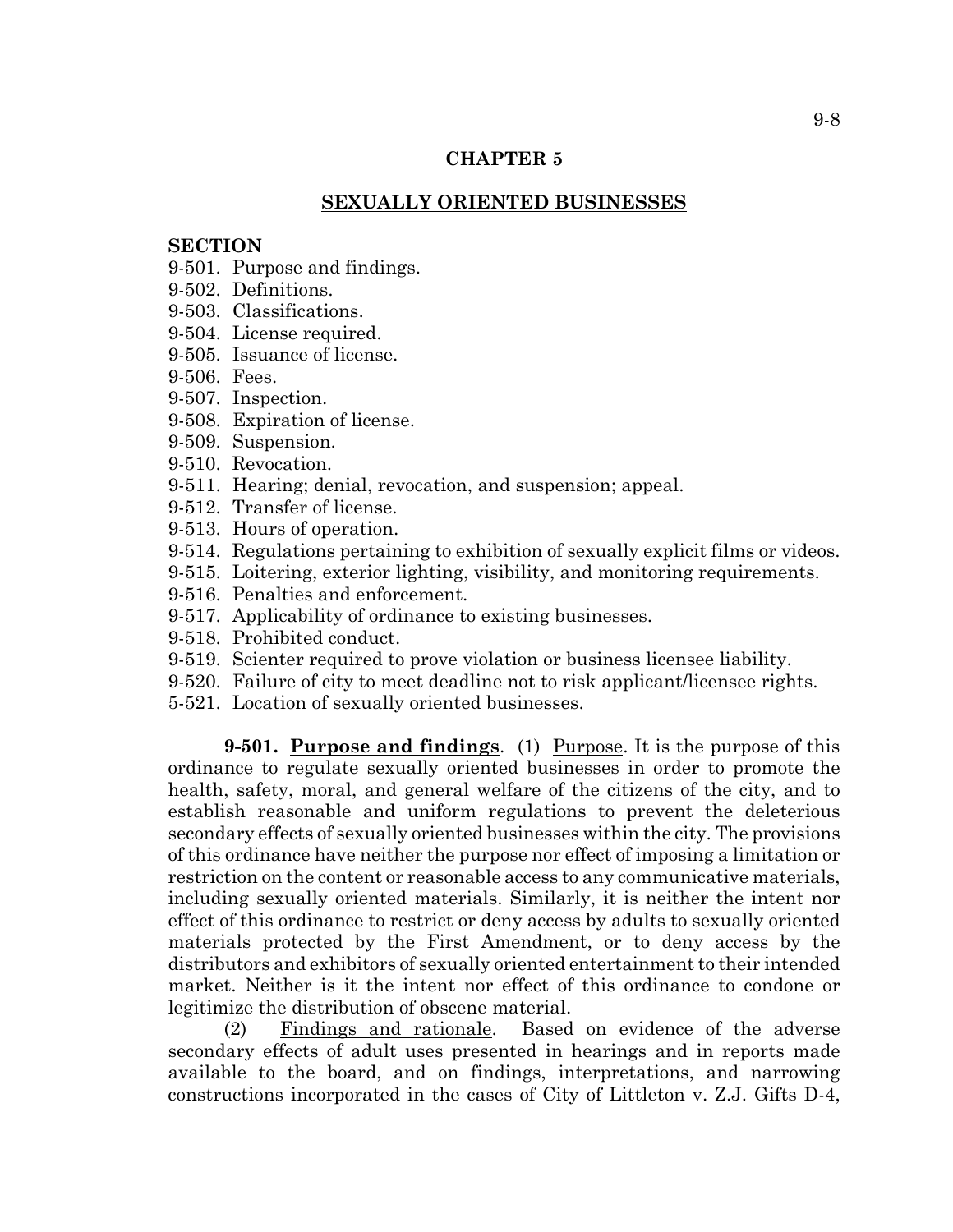L.L.C., 124 S.Ct. 2219 (June 7, 2004); City of Los Angeles v. Alameda Books, Inc., 535 U.S. 425 (2002); Pap's A.M. v. City of Erie, 529 U.S. 277 (2000); City of Renton v. Playtime Theatres, Inc., 475 U.S. 41 (1986), Young v. American Mini Theatres, 426 U.S. 50 (1976), Barnes v. Glen Theatre, Inc., 501 U.S. 560 (1991); California v. LaRue, 409 U.S. 109 (1972); and DLS Inc. v. City of Chattanooga, 107 F.3d 403 (6th Cir. 1997); Brandywine, Inc. v. City of Richmond, 359 F.3d 830 (6th Cir. 2004); Currence v. City of Cincinnati, 2002 U.S. App. LEXIS 1258; Broadway Books v. Roberts, 642 F. Supp. 486 (E.D. Tenn. 1986); Bright Lights, Inc. v. City of Newport, 830 F.Supp. 378 (E.D. Ky. 1993); Richland Bookmart v. Nichols, 137 F.3d 435 (6th Cir. 1998); Center for Fair Public Policy v. Maricopa County, 336 F.3d 1153 (9th Cir. 2003); Déjà vu v. Metro Government, 1999 U.S. App. LEXIS 535 (6th Cir. 1999); Bamon Corp. v. City of Dayton, 7923 F.2d 470 (6th Cir. 1991); Triplett Grille, Inc. v. City of Akron, 40 F.3d 129 (6th Cir. 1994); O'Connor v. City and County of Denver, 894 F.2d 1210 (10th Cir. 1990); Déjà vu of Nashville, Inc., et al. v. Metropolitan Government of Nashville and Davidson County, 274 F.3d 377 (6th Cir. 2001); Z.J. Gifts D-2, L.L.C. v. City of Aurora, 136 F.3d 683 (10th Cir. 1998); ILQ Investments, Inc. v. City of Rochester, 25 F.3d 1413 (8th Cir. 1994); Threesome Entertainment v. Strittmather, 4 F.Supp.2d 710 (N.D. Ohio 1998); Bigg Wolf Discount Video Sales, Inc. v. Montgomery County, 256 F. Supp. 2d 385 (D. Md. 2003); Kentucky Restaurant Concepts, Inc. v. City of Louisville and Jefferson County, 209 F.Supp.2d 672 (W.D. Ky. 2002); Lady J. Lingerie, Inc. v. City of Jacksonville, 176 F.3d 1358 (11th Cir. 1999); Restaurant Ventures v. Lexington-Fayette Urban County Gov't, 60 S.W.3d 572 (Ct. App. Ky. 2001); Ctr. for Fair Public Policy v. Maricopa County, 336 F.3d 1153 (9th Cir. 2003); Deja Vu of Cincinnati, L.L.C. v. Union Township Bd. Of Trustees, 411 F.3d 777 (6th Cir. 2005) (en banc); Gammoh v. City of La Habra, 395 F.3d 1114 (9th Cir. 2005); State ex rel. Nasal v. BJS No. 2, Inc., 127 Ohio Misc. 2d 101 (Ct. Comm. Pleas 2003); In re Tennessee Public Indecency Statute, 1999 U.S. App. LEXIS 535 (6th Cir. 1999); Currence v. City of Cincinnati, 2002 U.S. App. LEXIS 1258); World Wide Video of Washington, Inc. v. City of Spokane, 368 F.3d 1186 (9th Cir. 2004); Ben's Bar, Inc. v. Village of Somerset, 316 F.3d 702 (7th Cir. 2003); and based upon reports concerning secondary effects occurring in and around sexually oriented businesses, including, but not limited to, Austin, Texas - 1986; Indianapolis, Indiana - 1984; Garden Grove, California - 1991; Houston, Texas - 1983, 1997; Phoenix, Arizona - 1979, 1995-98; Chattanooga, Tennessee - 1999- 2003; Minneapolis, Minnesota - 1980; Los Angeles, California - 1977; Whittier, California - 1978; Spokane, Washington - 2001; St. Cloud, Minnesota - 1994; Littleton, Colorado - 2004; Oklahoma City, Oklahoma - 1986; Dallas, Texas - 1997; Greensboro, North Carolina - 2003; Amarillo, Texas - 1977; New York, New York Times Square - 1994; and the Report of the Attorney General's Working Group On The Regulation Of Sexually Oriented Businesses, (June 6, 1989, State of Minnesota), the board finds: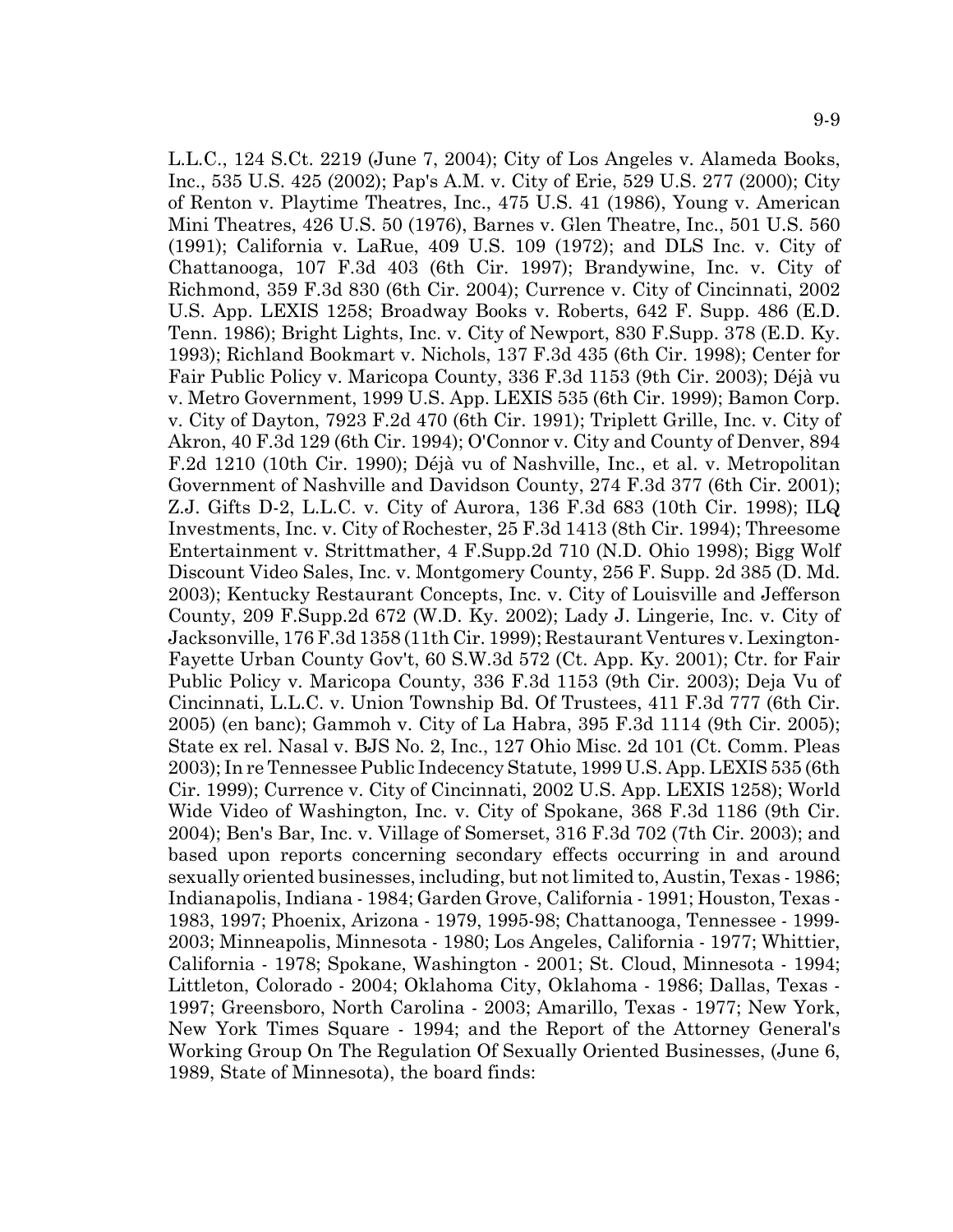(a) Sexually oriented businesses, as a category of commercial uses, are associated with a wide variety of adverse secondary effects including, but not limited to, personal and property crimes, prostitution, potential spread of disease, lewdness, public indecency, obscenity, illicit drug use and drug trafficking, negative impacts on surrounding properties, urban blight, litter, and sexual assault and exploitation.

(b) Sexually oriented businesses should be separated from sensitive land uses to minimize the impact of their secondary effects upon such uses, and should be separated from other sexually oriented businesses, to minimize the secondary effects associated with such uses and to prevent an unnecessary concentration of sexually oriented businesses in one area.

(c) Each of the foregoing negative secondary effects constitutes a harm which the city has a substantial government interest in preventing and/or abating. This substantial government interest in preventing secondary effects, which is the city's rationale for this ordinance, exists independent of any comparative analysis between sexually oriented and non-sexually oriented businesses. Additionally, the city's interest in regulating sexually oriented businesses extends to preventing future secondary effects of either current or future sexually oriented businesses that may locate in the city. The city finds that the cases and documentation relied on in this ordinance are reasonably believed to be relevant to said secondary effects. (as added by Ord. #06-85, Feb. 2006)

**9-502. Definitions**. For purposes of this chapter, the words and phrases defined in the sections hereunder shall have the meanings therein respectively ascribed to them unless a different meaning is clearly indicated by the context.

(1) "Adult bookstore or adult video store" means a commercial establishment which, as one of its principal business activities, offers for sale or rental for any form of consideration any one or more of the following: books, magazines, periodicals or other printed matter, or photographs, films, motion pictures, video cassettes, compact discs, digital video discs, slides, or other visual representations which are characterized by their emphasis upon the display of "specified sexual activities" or "specified anatomical areas."

A principal business activity of offering one or more of the foregoing enumerated items exists if the establishment:

(a) Has a substantial portion of its displayed merchandise which consists of said items, or

(b) Has a substantial portion of the wholesale value of its displayed merchandise which consists of said items, or

(c) Has a substantial portion of the retail value of its displayed merchandise which consists of said items, or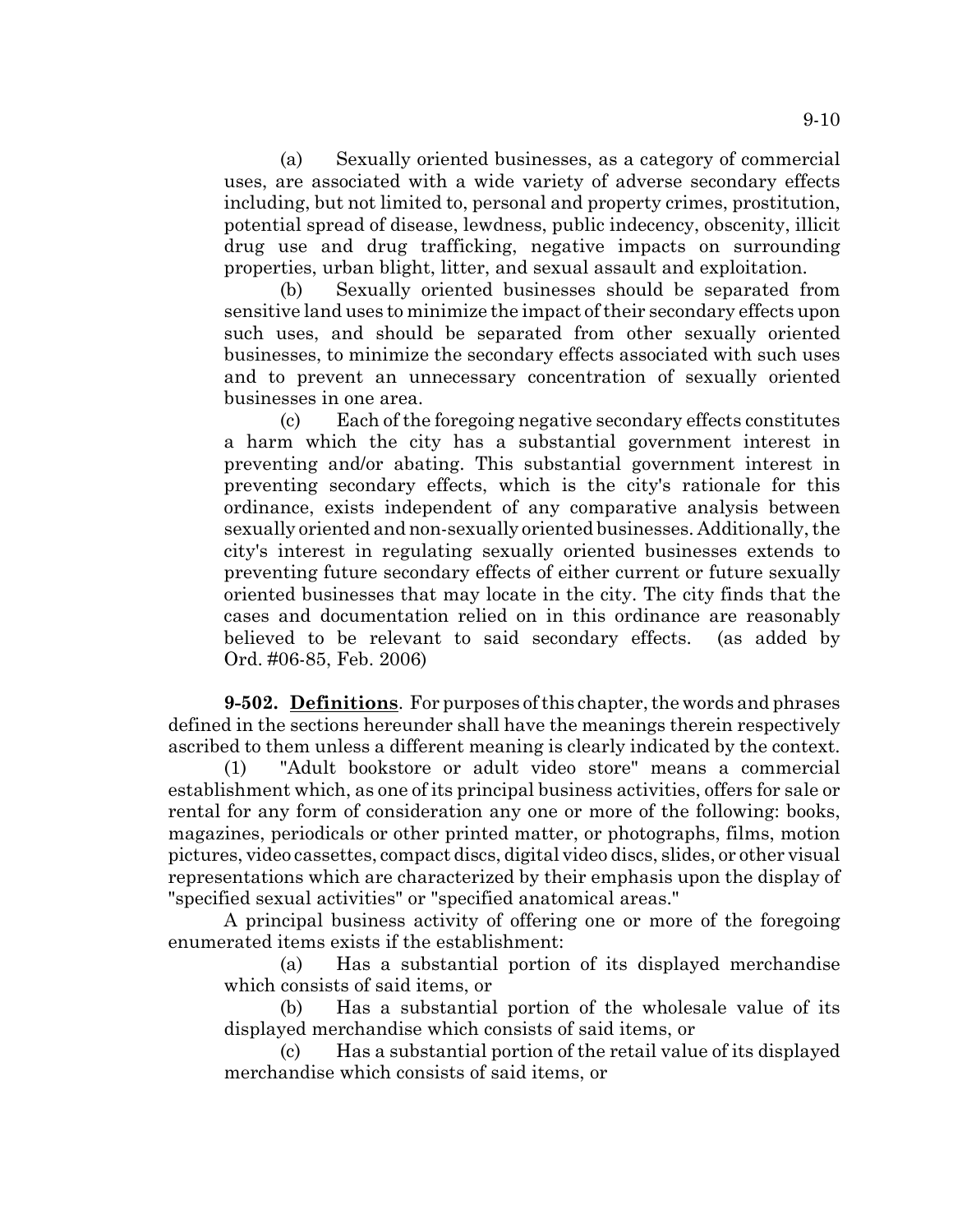(d) Derives a substantial portion of its revenues from the sale or rental, for any form of consideration of said items, or

(e) Maintains a substantial section of its interior business space for the sale or rental or said items; or

(f) Maintains an "adult arcade," which means any place to which the public is permitted or invited wherein coin-operated or slugoperated or electronically, electrically, or mechanically controlled still or motion picture machines, projectors, or other image-producing devices are regularly maintained to show images to five or fewer persons per machine at any one time, and where the images so displayed are characterized by their emphasis upon matter exhibiting "specified sexual activities" or specified "anatomical areas."

(2) "Adult cabaret" means a nightclub, bar, juice bar, restaurant, bottle club, or other commercial establishment, whether or not alcoholic beverages are served, which regularly features persons who appear semi-nude.

(3) "Adult motel" means a motel, hotel, or similar commercial establishment which:

(a) Offers accommodations to the public for any form of consideration; provides patrons with closed-circuit television transmissions, films, motion pictures, video cassettes, other photographic reproductions, or live performances which are characterized by the display of "specified sexual activities" or "specified anatomical areas"; and which advertises the availability of such material by means of a sign visible from the public right-of-way, or by means of any on or off-premises advertising, including but not limited to, newspapers, magazines, pamphlets or leaflets, radio or television; or

(b) Offers a sleeping room for rent for a period of time that is less than 10 hours; or

(c) Allows a tenant or occupant of a sleeping room to subrent the room for a period of time that is less than 10 hours.

(4) "Adult motion picture theater" means a commercial establishment where films, motion pictures, videocassettes, slides, or similar photographic reproductions which are characterized by their emphasis upon the display of "specified sexual activities" or "specified anatomical areas" are regularly shown to more than five persons for any form of consideration.

(5) "Board" means the Board of Commissioners of Lakeland, Tennessee.

(6) "Characterized by" means describing the essential character or quality of an item. As applied in this ordinance, no business shall be classified as a sexually oriented business by virtue of showing, selling, or renting materials rated NC-17 or R by the Motion Picture Association of America.

(7) "City" means the City of Lakeland, Tennessee.

(8) "Employ, employee, and employment" describe and pertain to any person who performs any service on the premises of a sexually oriented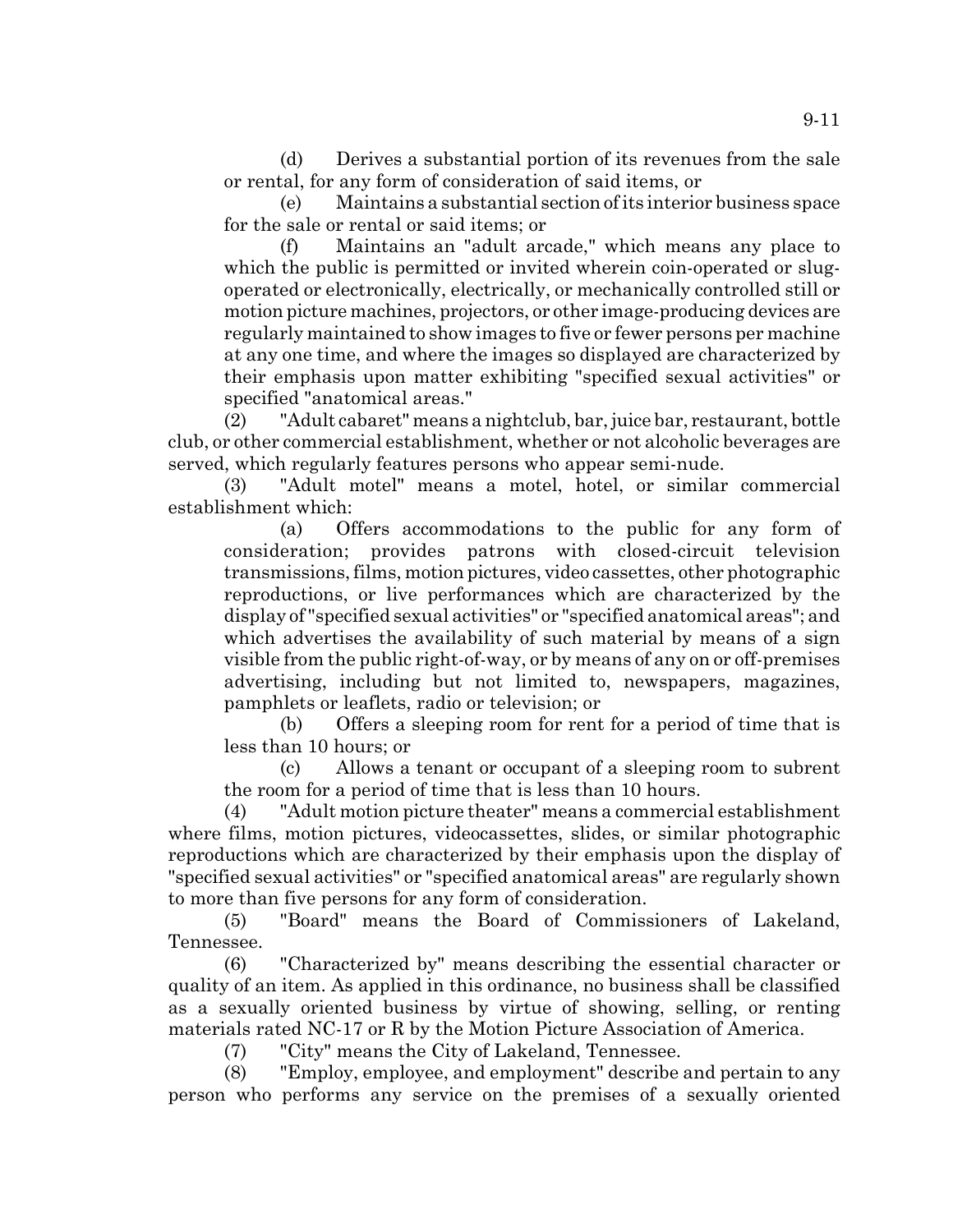business, on a full time, part time, or contract basis, whether or not the person is denominated an employee, independent contractor, agent, or otherwise. Employee does not include a person exclusively on the premises for repair or maintenance of the premises or for the delivery of goods to the premises.

(9) "Establish or establishment" shall mean and include any of the following:

(a) The opening or commencement of any sexually oriented business as a new business;

(b) The conversion of an existing business, whether or not a sexually oriented business, to any sexually oriented business; or

(c) The addition of any sexually oriented business to any other existing sexually oriented business.

(10) "Hearing officer" shall mean an attorney, not an employee of the city, who is licensed to practice law in Tennessee.

(11) "Influential interest" means any of the following:

(a) The actual power to operate the sexually oriented business or control the operation, management or policies of the sexually oriented business or legal entity which operates the sexually oriented business,

(b) Ownership of a financial interest of thirty percent (30%) or more of a business or of any class of voting securities of a business, or

(c) Holding an office (e.g., president, vice president, secretary, treasurer, managing member, managing director, etc.) in a legal entity which operates the sexually oriented business.

(12) "Licensee" shall mean a person in whose name a license to operate a sexually oriented business has been issued, as well as the individual or individuals listed as an applicant on the application for a sexually oriented business license. In case of an "employee," it shall mean the person in whose name the sexually oriented business employee license has been issued.

(13) "Nudity or a state of nudity" means the showing of the human male or female genitals, pubic area, vulva, anus, anal cleft or cleavage with less than a fully opaque covering, or the showing of the female breast with less than a fully opaque covering of any part of the nipple and areola.

(14) "Operate or cause to operate" shall mean to cause to function or to put or keep in a state of doing business. "Operator" means any person on the premises of a sexually oriented business who causes the business to function or who puts or keeps in operation the business or who is authorized to manage the business or exercise overall operational control of the business premises. A person may be found to be operating or causing to be operated a sexually oriented business whether or not that person is an owner, part owner, or licensee of the business.

(15) "Person" shall mean individual, proprietorship, partnership, corporation, association, or other legal entity.

(16) "Premises" means the real property upon which the sexually oriented business is located, and all appurtenances thereto and buildings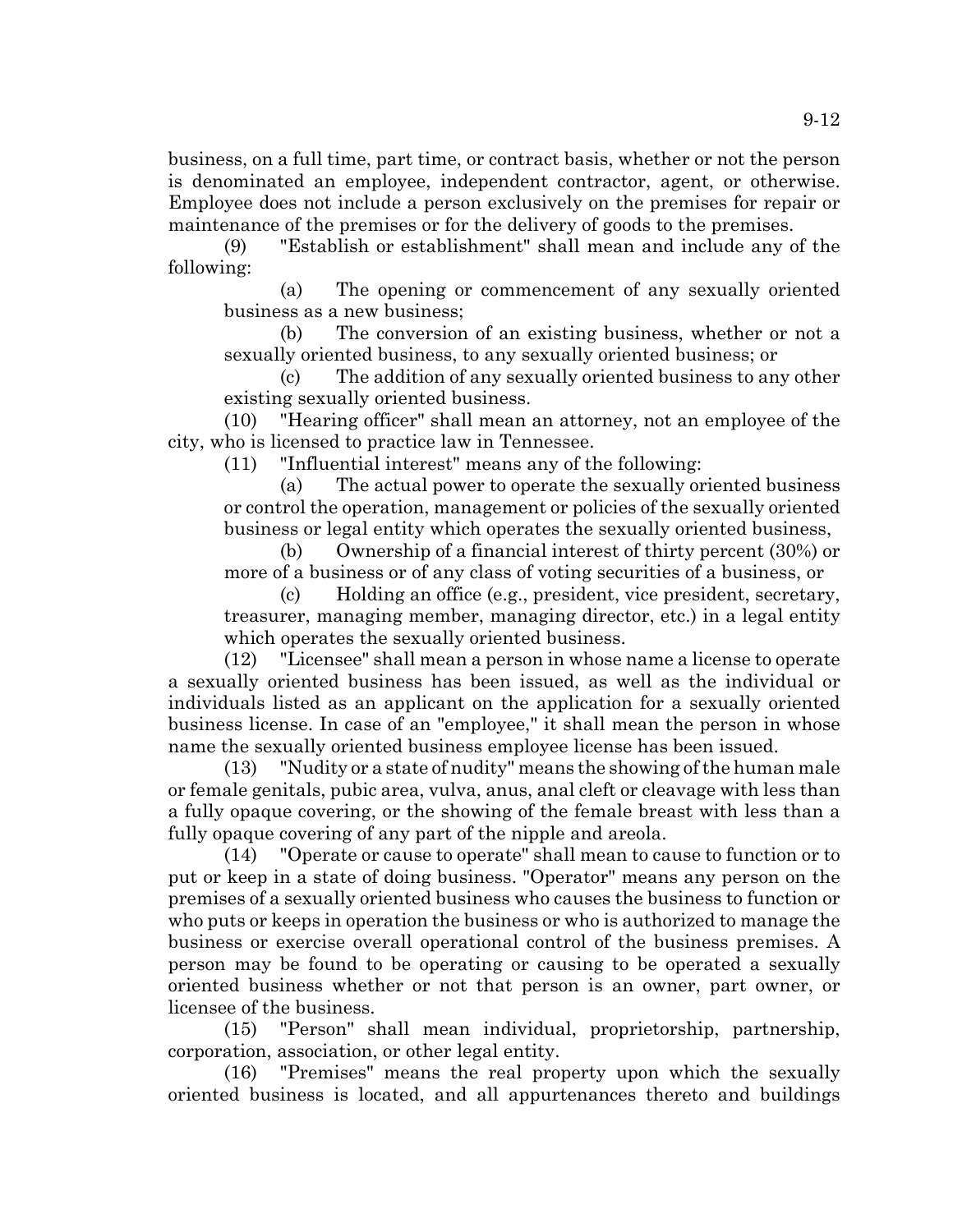thereon, including, but not limited to, the sexually oriented business, the grounds, private walkways, and parking lots and/or parking garages adjacent thereto, under the ownership, control, or supervision of the licensee, as described in the application for a business license pursuant to § 9-504 of this ordinance.

(17) "Regularly" means and refers to the consistent and repeated doing of the act so described.

(18) "Semi-nude or state of semi-nudity" means the showing of the female breast below a horizontal line across the top of the areola and extending across the width of the breast at that point, or the showing of the male or female buttocks. This definition shall include the lower portion of the human female breast, but shall not include any portion of the cleavage of the human female breasts exhibited by a bikini, dress, blouse, shirt, leotard, or similar wearing apparel provided the areola is not exposed in whole or in part.

(19) "Semi-nude model studio" means a place where persons regularly appear in a state of semi-nudity for money or any form of consideration in order to be observed, sketched, drawn, painted, sculptured, photographed, or similarly depicted by other persons.

This definition does not apply to any place where persons appearing in a state of semi-nudity did so in a modeling class operated:

(a) By a college, junior college, or university supported entirely or partly by taxation;

(b) By a private college or university which maintains and operates educational programs in which credited are transferable to college, junior college, or university supported entirely or partly by taxation; or:

(c) In a structure:

(i) Which has no sign visible from the exterior of the structure and no other advertising that indicates a semi-nude person is available for viewing; and

(ii) Where, in order to participate in a class a student must enroll at least three days in advance of the class.

(20) "Sexual device" means any three (3) dimensional object designed and marketed for stimulation of the male or female human genital organ or anus or for sadomasochistic use or abuse of oneself or others and shall include devices such as dildos, vibrators, penis pumps, and physical representations of the human genital organs. Nothing in this definition shall be construed to include devices primarily intended for protection against sexually transmitted diseases or for preventing pregnancy.

(21) "Sexual device shop" means a commercial establishment that regularly features sexual devices. Nothing in this definition shall be construed to include any pharmacy, drug store, medical clinic, or any establishment primarily dedicated to providing medical or healthcare products or services, nor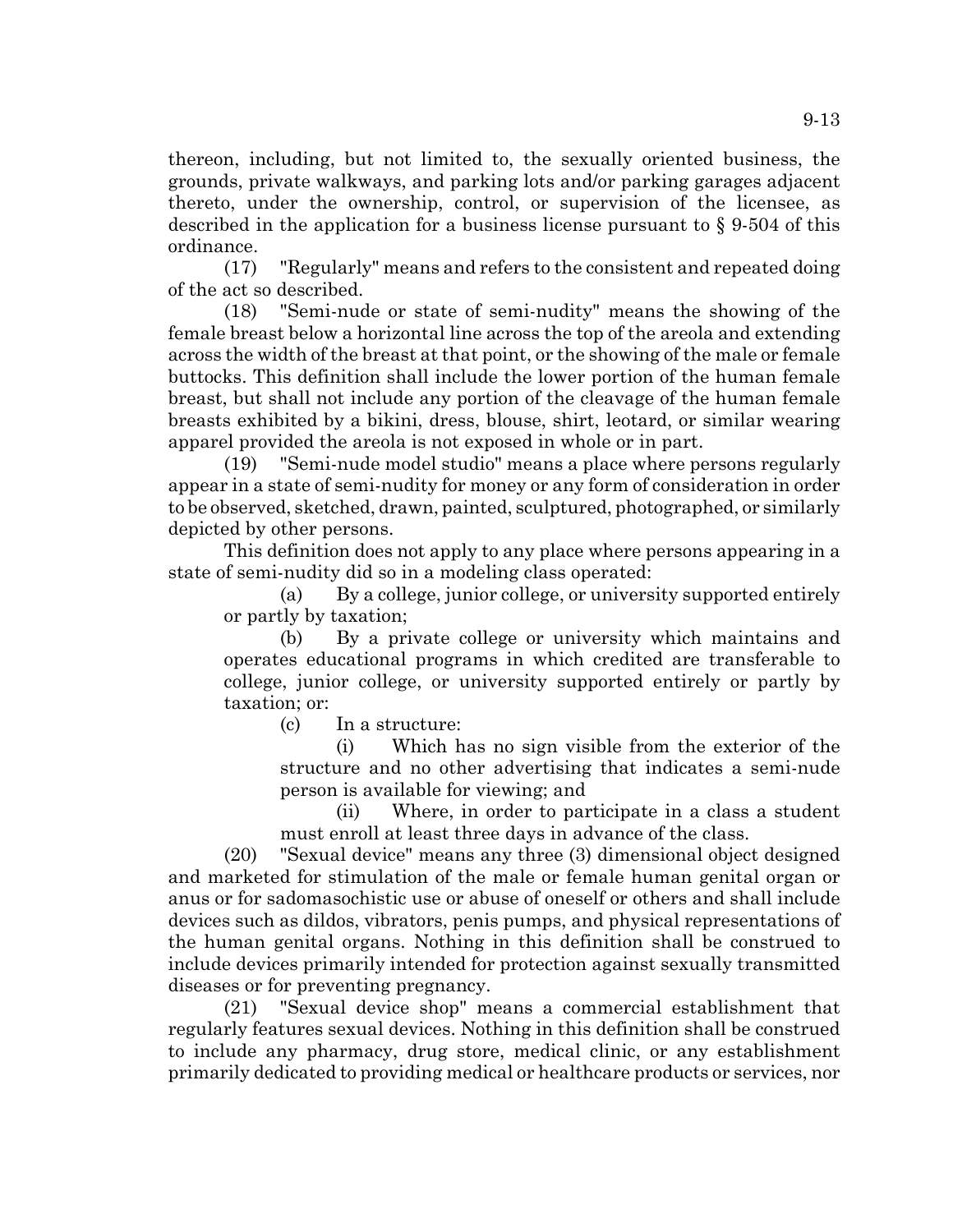shall this definition be construed to include commercial establishments which do not restrict access to their premises by reason of age.

(22) "Sexual encounter center" shall mean a business or commercial enterprise that, as one of its principal business purposes, purports to offer for any form of consideration, physical contact in the form of wrestling or tumbling between persons of the opposite sex when one or more of the persons is seminude.

(23) "Sexually oriented business" means an "adult bookstore or adult video store," an "adult cabaret," an "adult motel," an "adult motion picture theater," a "semi-nude model studio," "sexual device shop," or a "sexual encounter center."

(24) "Specified anatomical areas" means and includes:

(a) Less than completely and opaquely covered: human genitals, pubic region; buttock; and female breast below a point immediately above the top of the areola; and

(b) Human male genitals in a discernibly turgid state, even if completely and opaquely covered.

(25) " Specified criminal activity" means:

(a) Any of the following specified crimes for which less than five years elapsed since the date of conviction or the date of release from confinement for the conviction, whichever is the later date:

(i) Rape, sexual assault, public indecency, statutory rape, rape of a child, sexual exploitation of a minor, indecent exposure;

(ii) Prostitution, patronizing prostitution, promoting prostitution;

(iii) Obscenity;

(iv) Dealing in controlled substances;

(v) Racketeering, tax evasion, money laundering;

(b) Any attempt, solicitation, or conspiracy to commit one of the foregoing offenses; or

(c) Any offense in another jurisdiction that, had the predicate act(s) been committed in Tennessee, would have constituted any of the foregoing offenses.

(26) "Specified sexual activity" means any of the following:

(a) Intercourse, oral copulation, masturbation or sodomy; or

(b) Excretory functions as a part of or in connection with any of the activities described in (a) above.

(27) "Substantial" means at least thirty-five percent (35%) of the item(s) so modified.

(28) "Transfer of ownership or control" of a sexually oriented business shall mean any of the following:

(a) The sale, lease, or sublease of the business;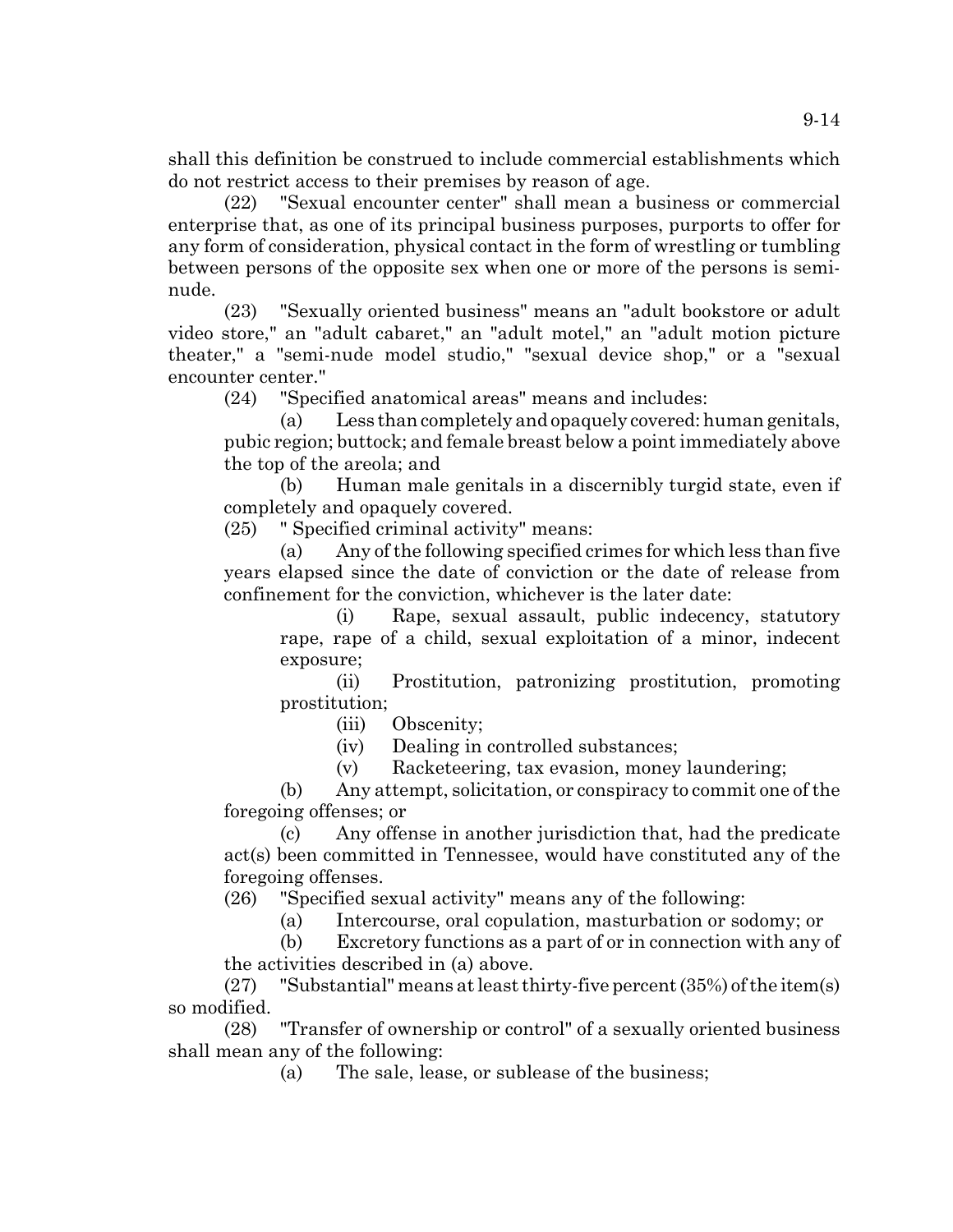(b) The transfer of securities which constitute an influential interest in the business, whether by sale, exchange, or similar means; or

(c) The establishment of a trust, gift, or other similar legal device which transfers the ownership or control of the business, except for transfer by bequest or other operation of law upon the death of the person possessing the ownership or control.

(29) "Viewing room" shall mean the room, booth, or area where a patron of sexually oriented business would ordinarily be positioned while watching a film, videocassette, or other video reproduction. (as added by Ord. #06-85, Feb. 2006).

**9-503. Classifications**. The classifications for sexually oriented businesses shall be as follows:

- (1) Adult bookstore or adult video store;
- (2) Adult cabaret;
- (3) Adult motel;
- (4) Adult motion picture theater;
- (5) Semi-nude model studio;
- (6) Sexual device shop;
- (7) Sexual encounter center. (as added by Ord. #06-85, Feb. 2006)

**9-504. License required**. (1) It shall be unlawful for any person to operate a sexually oriented business in the City of Lakeland without a valid sexually oriented business license.

(2) It shall be unlawful for any person to be an "employee," as defined in this Chapter, of a sexually oriented business in the City of Lakeland without a valid sexually oriented business employee license.

(3) An applicant for a sexually oriented business license or a sexually oriented business employee license shall file in person at city hall completed application made on a form provided by the city. Only one applicant for a business need appear in person. The application shall be signed as required by subsection (5) herein and shall be notarized. An application shall be considered complete when it contains, for each person required to sign the application, the information and/or items required in paragraphs (a) through (g) below, accompanied by the appropriate fee identified in § 9-506.

(a) The applicant's full true name and any other names used by the applicants in the preceding five (5) years.

(b) Current business address or another mailing address of the applicant.

(c) Written proof of age, in the form of a driver's license or a copy of a birth certificate accompanied by a picture identification document issued by a governmental agency.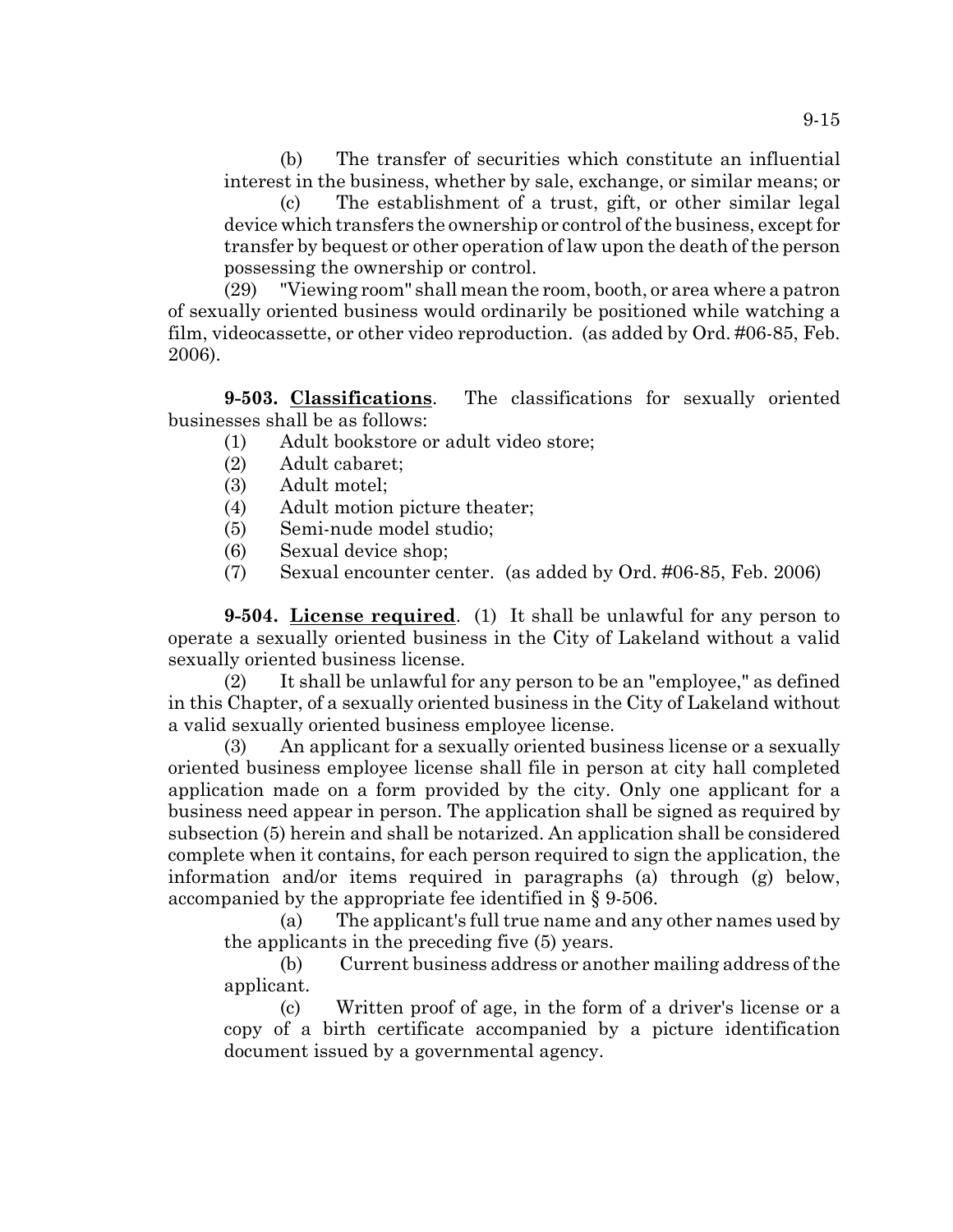(d) If the application is for a sexually oriented business license, the business name, location, legal description, mailing address and phone number of the sexually oriented business.

(e) If the application is for a sexually oriented business license, the name and business address of the statutory agent or other agent authorized to receive service of process.

(f) A statement of whether an applicant has been convicted of or has pled guilty or nolo contendere to a specified criminal activity as defined in this ordinance, and if so, each specified criminal activity involved, including the date, place, and jurisdiction of each as well as the dates of conviction and release from confinement, where applicable.

(g) A statement of whether any sexually oriented business in which an applicant has had an influential interest, has, in the previous five (5) years (and at a time during which the applicant had the influential interest):

(i) Been declared by a court of law to be a nuisance; or

(ii) Been subject to a court order of closure or padlocking. The information provided pursuant to paragraphs (a) through (g) of this subsection shall be supplemented in writing by certified mail, return receipt requested, to the city within ten (10) working days of a change of circumstances which would render the information originally submitted false or incomplete.

(4) An application for a sexually oriented business license shall be accompanied by a legal description of the property where the business is located and a sketch or diagram showing the configuration of the premises, including a statement of total floor space occupied by the business. The sketch or diagram need not be professionally prepared but shall be drawn to a designated scale or drawn with marked dimensions of the interior of the premises to an accuracy of plus or minus six (6) inches. Applicants who are required to comply with § 9-514 and 9-518 of this chapter shall submit a diagram indicating that the interior configuration meets the requirements of those sections.

(5) If a person who wishes to operate a sexually oriented business is an individual, he shall sign the application for a license as applicant. If a person who wishes to operate a sexually oriented business is other than an individual, each person with an influential interest in the business shall sign the application for a license as applicant. Each applicant must be qualified under § 9-505 and each applicant shall be considered a licensee if a license is granted.

(6) The information provided by an applicant in connection with an application for a license under this chapter shall be maintained by the office of the city on a confidential basis, and such information may be disclosed only as may be required, and only to the extent required, by court order. (as added by Ord. #06-85, Feb. 2006)

**9-505. Issuance of license**. (1) Upon the filing of a completed application under  $\S 9-504(3)$  for a sexually oriented business license, the city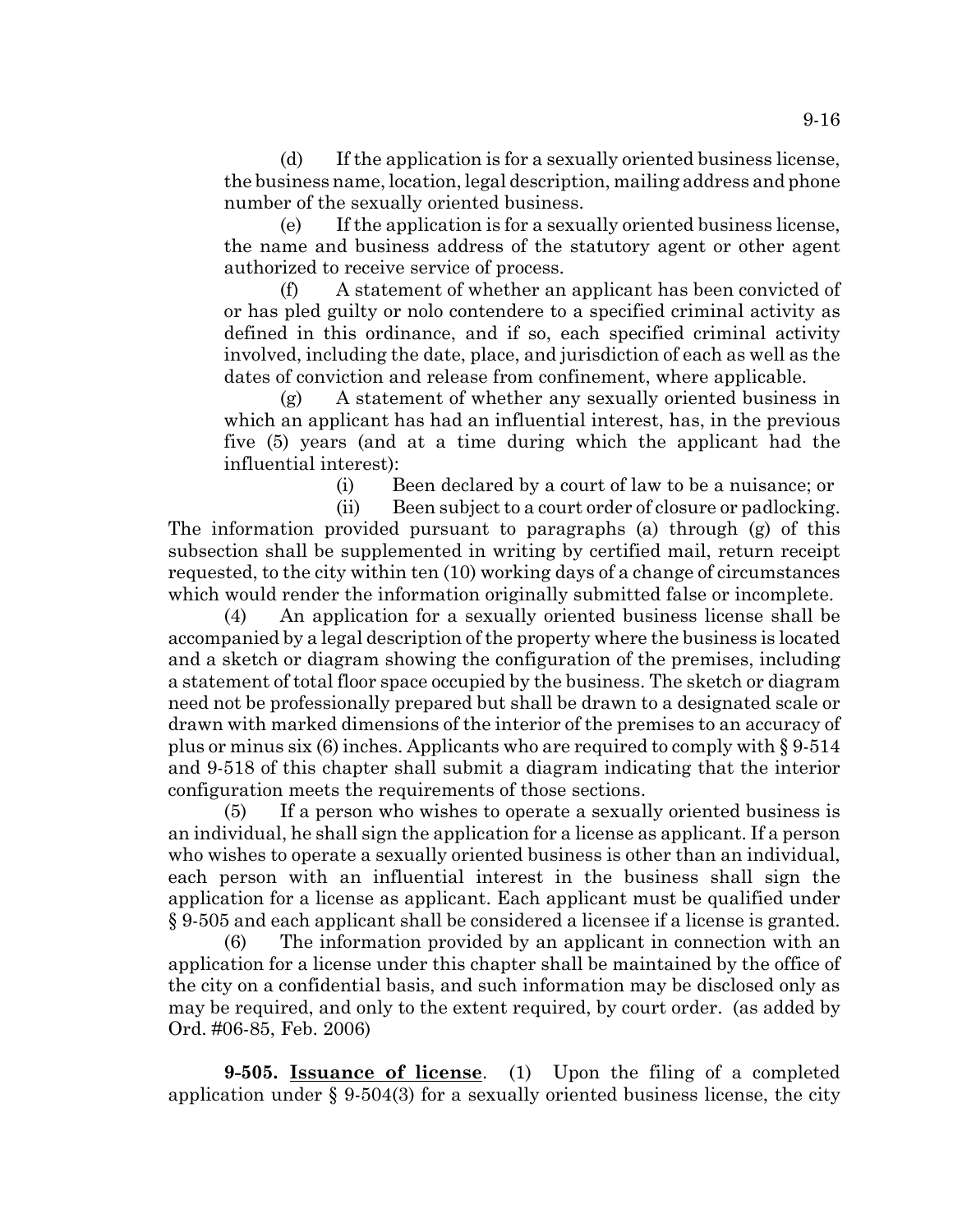shall immediately issue a temporary license if the completed application is from a business that is seeking renewal of a current license that was previously issued under this ordinance. The temporary license shall expire upon the final decision of the city to deny or grant an annual license. Within twenty (20) days of the filing date of a completed sexually oriented business license application, the city shall issue a license to the applicant or issue to the applicant a letter of intent to deny the application. The city shall issue a license unless:

(a) An applicant is less than eighteen (18) years of age.

(b) An applicant has failed to provide information as required by § 9-504 for issuance of a license or has falsely answered a question or request for information on the application form.

(c) The license application fee required by this chapter has not been paid.

(d) The sexually oriented business, as defined herein, is not in compliance with the interior configuration requirements of this chapter or is not in compliance with locational requirements of this ordinance or the locational requirements of any other part of the Lakeland code.

(e) Any sexually oriented business in which the applicant has had an influential interest, has, in the previous five (5) years (and at a time during which the applicant had the influential interest):

(i) Been declared by a court of law to be a nuisance; or

(ii) Been subject to an order of closure or padlocking.

(f) An applicant has been convicted of or pled guilty or nolo contendere to a specified criminal activity, as defined in this ordinance.

(2) Upon the filing of a completed application under  $\S 9.504(3)$  for a sexually oriented business employee license, the city shall immediately issue a temporary license to the applicant, which temporary license shall expire upon the final decision of the city to deny or grant an annual license. Within twenty (20) days of the filing date of a completed sexually oriented business employee license application, the city shall either issue a license or issue a written notice of intent to deny a license to the applicant. The city shall approve the issuance of a license unless:

(a) The applicant is less than eighteen (18) years of age.

(b) The applicant has failed to provide information as required by § 9-504 for issuance of a license or has falsely answered a question or request for information on the application form.

(c) The license application fee required by this chapter has not been paid.

(d) Any sexually oriented business in which the applicant has had an influential interest, has, in the previous five (5) years (and at a time during which the applicant had the influential interest):

- (i) Been declared by a court of law to be a nuisance; or
- (ii) Been subject to an order of closure or padlocking.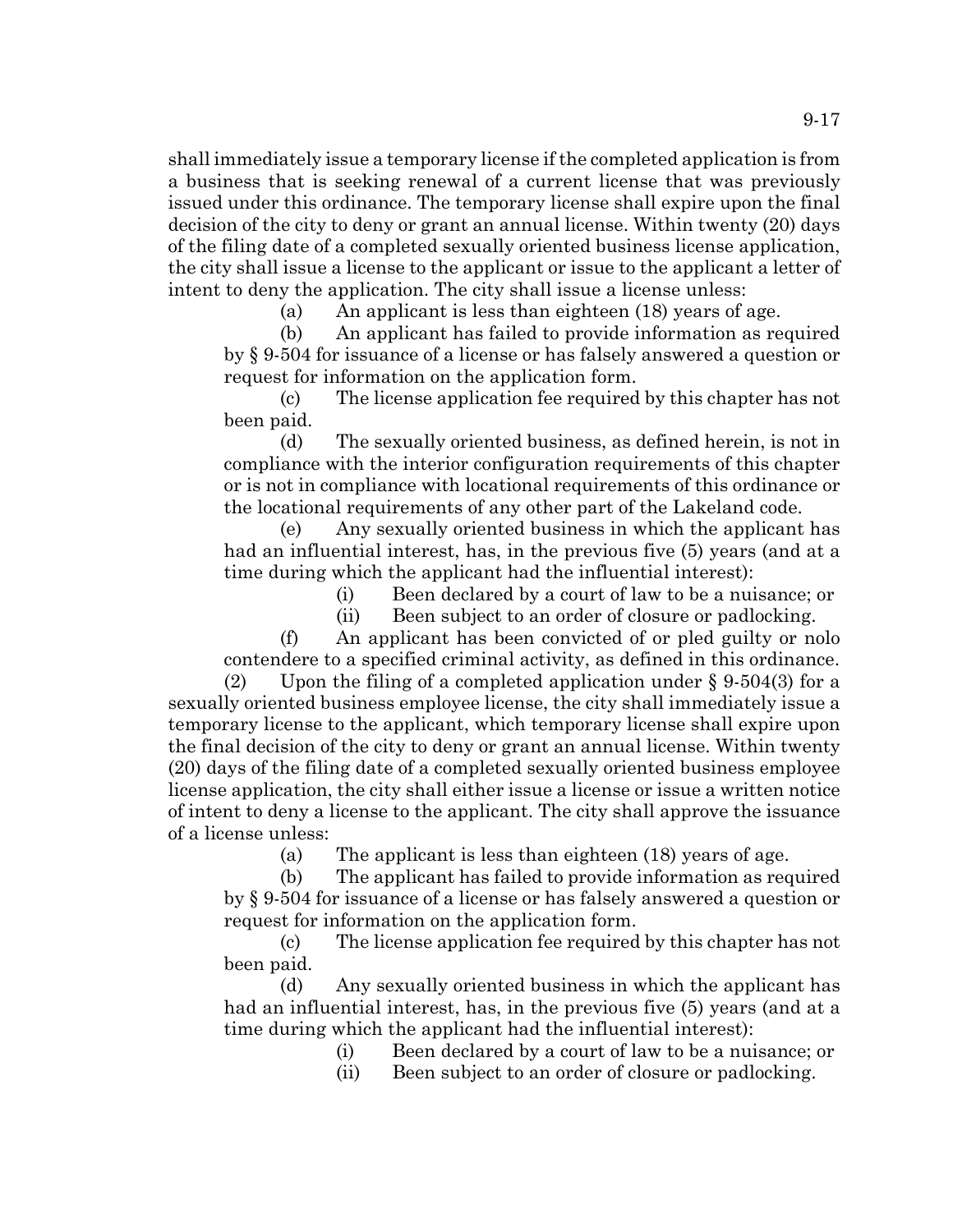(e) The applicant has been convicted of or pled guilty or nolo contendere to a specified criminal activity, as defined in this ordinance. (3) The license, if granted, shall state on its face the name of the person or persons to whom it is granted, the number of the license issued to the licensee(s), the expiration date, and, if the license is for a sexually oriented business, the address of the sexually oriented business. The sexually oriented business license shall be posted in a conspicuous place at or near the entrance to the sexually oriented business so that it may be read at any time. A sexually oriented business employee shall keep the employee's license on his or her person or on the premises where the licensee is then working or performing. (as added by Ord. #06-85, Feb. 2006)

**9-506. Fees**. (1) The initial license and annual renewal fees for sexually oriented business licenses and sexually oriented business employee licenses shall be as follows: one hundred dollars (\$100) for the initial fee for a sexually oriented business license and fifty dollars (\$50) for annual renewal; fifty dollars (\$50) for the initial sexually oriented business employee license and twenty-five dollars (\$25) for annual renewal. (as added by Ord. #06-85, Feb. 2006)

**9-507. Inspection**. (1) Sexually oriented businesses and sexually oriented business employees shall permit the city and his or her agents to inspect, from time to time on an occasional basis, the portions of the sexually oriented business premises where patrons are permitted, for the purpose of ensuring compliance with the specific regulations of this chapter, during those times when the sexually oriented business is occupied by patrons or is open to the public. This section shall be narrowly construed by the city to authorize reasonable inspections of the licensed premises pursuant to this chapter, but not to authorize a harassing or excessive pattern of inspections.

(2) The provisions of this section do not apply to areas of an adult motel which are currently being rented by a customer for use as a permanent or temporary habitation. (as added by Ord. #06-85, Feb. 2006)

**9-508. Expiration of license**. (1) Each license shall remain valid for a period of one calendar year from the date of issuance unless otherwise suspended or revoked. Such license may be renewed only by making application and payment of a fee as provided in § 9-504 and § 9-506.

(2) Application for renewal should be made pursuant to the procedures set forth in § 9-504 at least ninety (90) days before the expiration date, and when made less than ninety (90) days before the expiration date, the expiration of the license will not be affected. (as added by Ord. #06-85, Feb. 2006)

**9-509. Suspension**. (1) The city shall issue a written letter of intent to suspend a sexually oriented business license for a period not to exceed thirty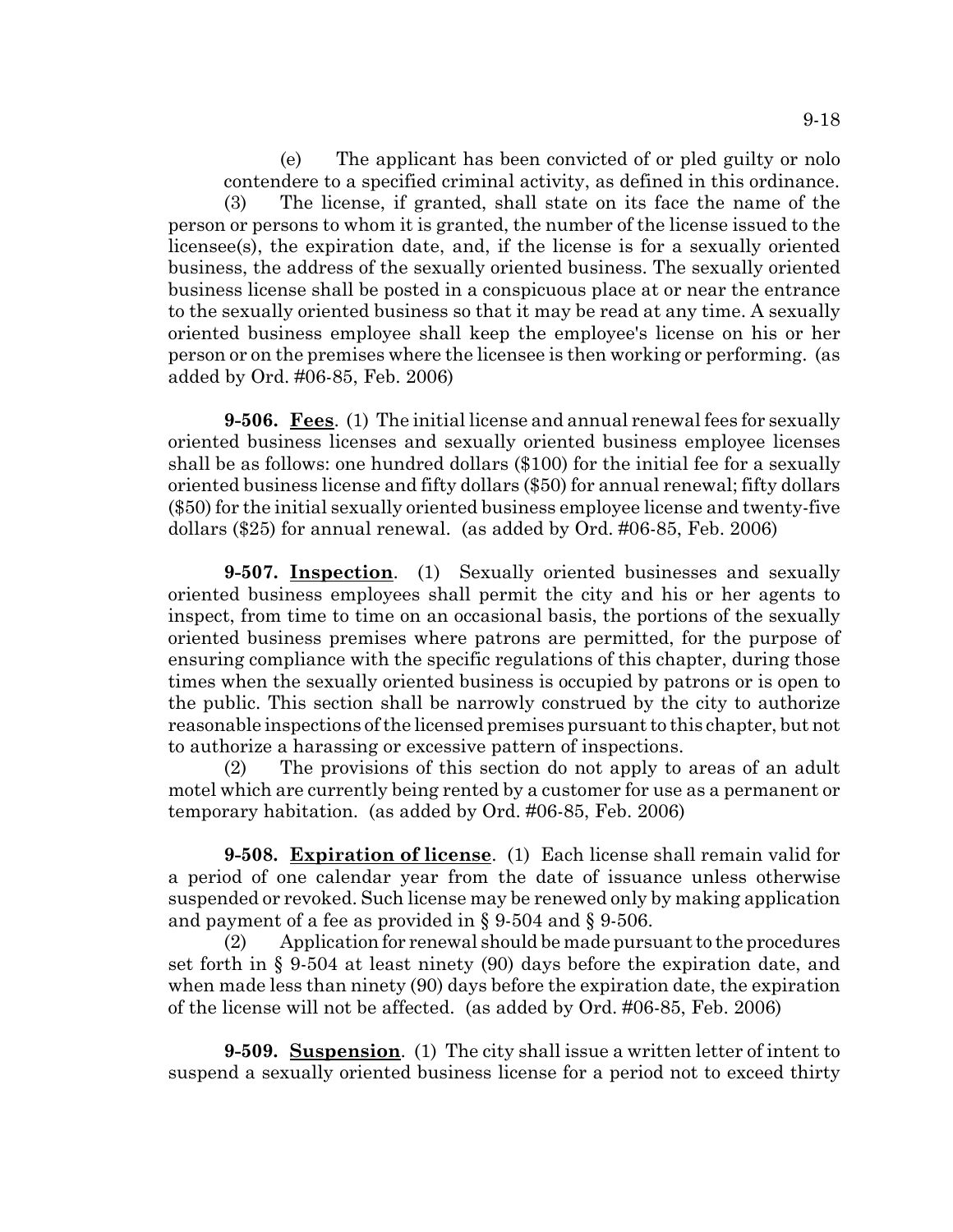(30) days if the sexually oriented business licensee has knowingly violated this chapter or has knowingly allowed an employee to violate this chapter.

(2) The city shall issue a written letter of intent to suspend a sexually oriented business employee license if the employee has knowingly violated this chapter. (as added by Ord. #06-85, Feb. 2006)

**9-510. Revocation**. (1) The city shall issue a letter of intent to revoke a sexually oriented business license or a sexually oriented business employee license, as applicable, if the licensee knowingly violates this chapter or has knowingly allowed an employee to violate this chapter and the licensee's license has been suspended within the previous twelve-month (12-mo.) period.

(2) The city shall issue written intent to revoke a sexually oriented business license or a sexually oriented business employee license, as applicable, if:

(a) The licensee has knowingly given false information in the application for the sexually oriented business license.

(b) The licensee has knowingly or recklessly engaged in or allowed possession, use, or sale of controlled substances on the premises;

(c) The licensee has knowingly or recklessly engaged in or allowed prostitution on the premises;

(d) The licensee knowingly or recklessly operated the sexually oriented business during a period of time when the license was finally suspended or revoked; or

(e) The licensee has knowingly or recklessly engaged in or allowed any specified sexual activity to occur in or on the licensed premises.

(3) The fact that any relevant conviction is being appealed shall have no effect on the revocation of the license, provided that, if any conviction which serves as a basis of a license revocation is overturned or reversed on appeal, that conviction shall be treated as null and of no effect for revocation purposes.

(4) When, after the notice and hearing procedure described in  $\S 9-511$ , the board revokes a license, the revocation shall continue for one (1) years and the licensee shall not be issued a sexually oriented business license or sexually oriented business employee license for one (1) year from the date revocation becomes effective. (as added by Ord. #06-85, Feb. 2006)

**9-511. Hearing; denial, revocation, and suspension; appeal**. (1) When the city issues a written notice of intent to deny, suspend, or revoke a license, the city shall immediately send such notice, which shall include the specific grounds under this ordinance for such action, to the applicant or licensee (respondent) by personal delivery or certified mail. The notice shall be directed to the most current business address or other mailing address on file with the city for the respondent. The notice shall specify a date, not less than ten (10) days nor more than twenty (20) days after the date the notice is issued, on which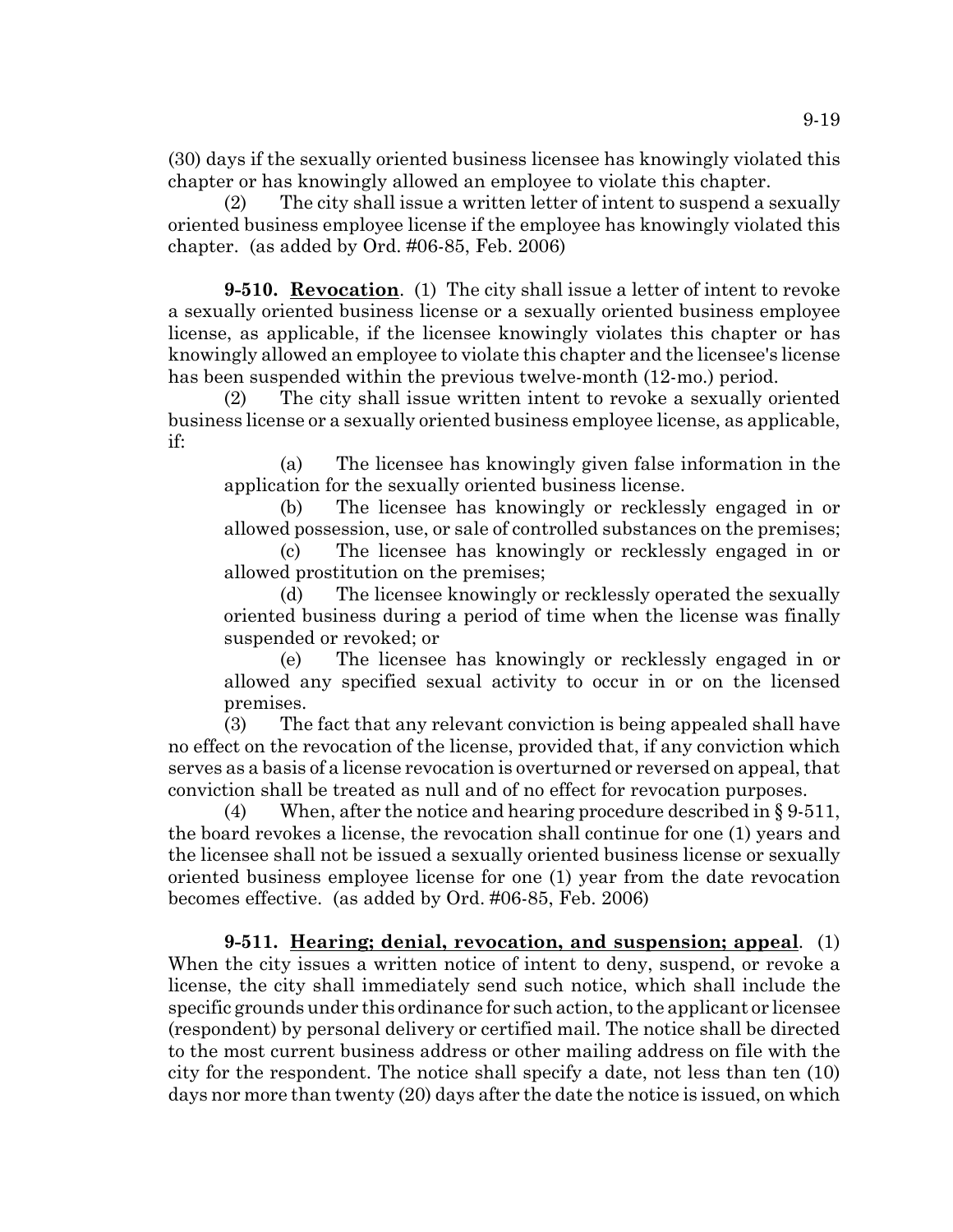the hearing officer shall conduct a hearing on the city's intent to deny, suspend, or revoke the license.

At the hearing, the respondent shall have the opportunity to present all of respondent's arguments and to be represented by counsel, present evidence and witnesses on his or her behalf, and cross-examine any of the city's witnesses. The city shall also be represented by counsel, and shall bear the burden of proving the grounds for denying, suspending, or revoking the license. The hearing shall take no longer than two (2) days, unless extended at the request of the respondent to meet the requirements of due process and proper administration of justice. The hearing officer shall issue a written decision, including specific reasons for the decision pursuant to this ordinance, to the respondent within five (5) days after the hearing.

If the decision is to deny, suspend, or revoke the license, the decision shall not become effective until the thirtieth (30th) day after it is rendered, and the decision shall include a statement advising the respondent of the right to appeal such decision to a court of competent jurisdiction. If the hearing officer's decision finds that no grounds exist for denial, suspension, or revocation of the license, the hearing officer shall, contemporaneously with the issuance of the decision, order the city to immediately withdraw the intent to deny, suspend, or revoke the license and to notify the respondent in writing by certified mail of such action. If the respondent is not yet licensed, the city shall contemporaneously therewith issue the license to the applicant.

(2) If any court action challenging the hearing officer's decision is initiated, the board shall prepare and transmit to the court a transcript of the hearing within ten (10) days after receiving written notice of the filing of the court action. The city shall consent to expedited briefing and/or disposition of the action, shall comply with any expedited schedule set by the court, and shall facilitate prompt judicial review of the proceedings. The following shall apply to any sexually oriented business that is in operation as of the effective date of this ordinance: Upon the filing of any court action to appeal, challenge, restrain, or otherwise enjoin the city's enforcement of the denial, suspension, or revocation, the city shall immediately issue the respondent a provisional license. The provisional license shall allow the respondent to continue operation of the sexually oriented business or to continue employment as a sexually oriented business employee and will expire upon the court's entry of a judgment on the respondent's appeal or other action to restrain or otherwise enjoin the city's enforcement. (as added by Ord. #06-85, Feb. 2006)

**9-512. Transfer of license**. A licensee shall not transfer his or her license to another, nor shall a licensee operate a sexually oriented business under the authority of a license at any place other than the address designated in the sexually oriented business license application. (as added by Ord. #06-85, Feb. 2006)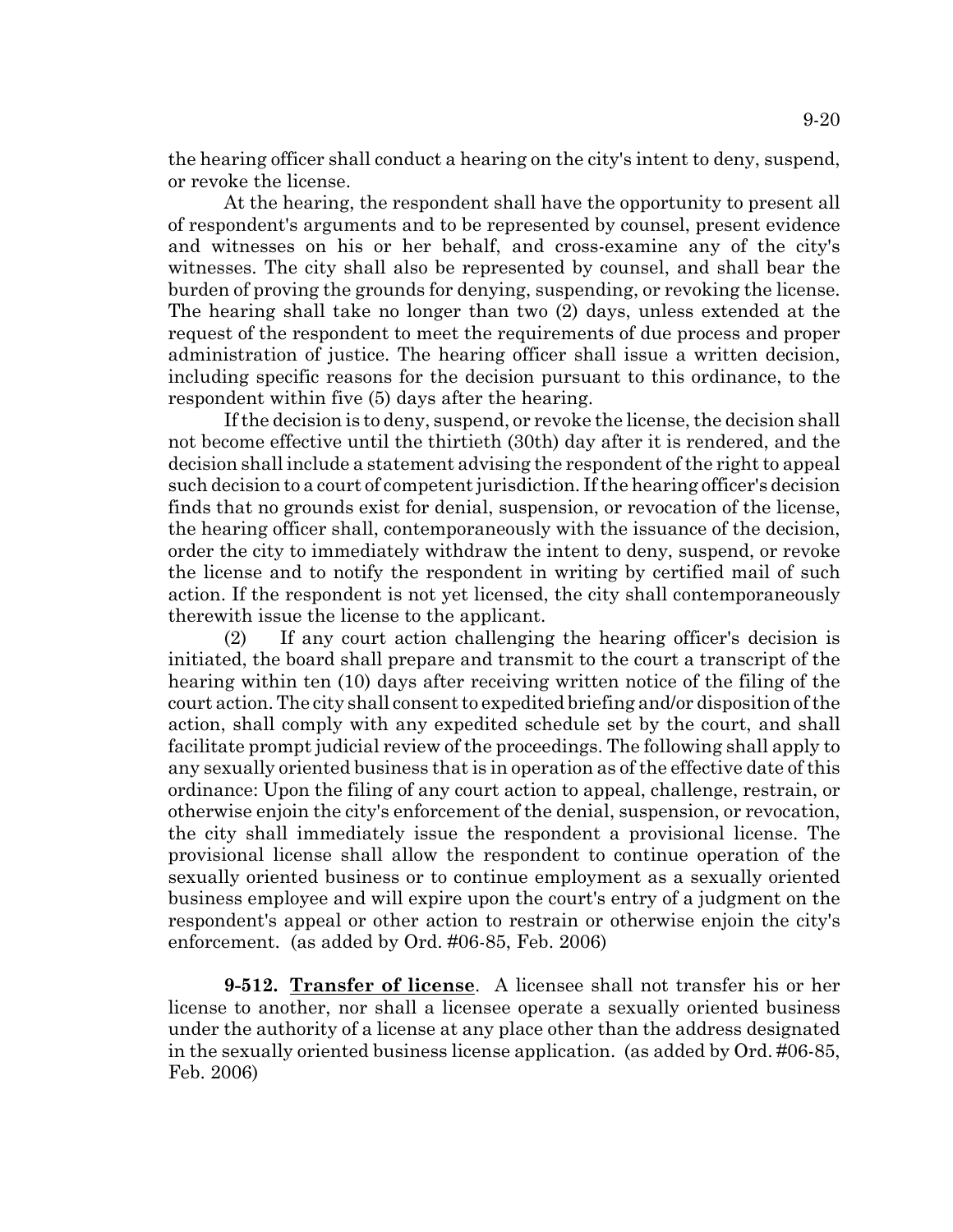**9-513. Hours of Operation**. No sexually oriented business shall be or remain open for business between 12:00 midnight and 6:00 A.M. on any day. (as added by Ord. #06-85, Feb. 2006)

**9-514. Regulations pertaining to exhibition of sexually explicit films or videos**. (1) A person who operates or causes to be operated a sexually oriented business, other than an adult motel, which exhibits on the premises in a viewing room of less than three hundred fifty (350) square feet of floor space, a film, video cassette, or other video reproduction characterized by an emphasis on the display of specified sexual activities or specified anatomical areas shall comply with the following requirements.

(a) Each application for a sexually oriented business license shall contain a diagram of the premises showing the location of all operator's stations, viewing rooms, overhead lighting fixtures, video cameras and monitors installed for monitoring purposes and restrooms, and shall designate all portions of the premises in which patrons will not be permitted. Restrooms shall not contain video reproduction equipment. The diagram shall also designate the place at which the permit will be conspicuously posted, if granted. A professionally prepared diagram in the nature of an engineer's or architect's blueprint shall not be required; however, each diagram shall be oriented to the north or to some designated street or object and shall be drawn to a designated scale or with marked dimensions sufficient to show the various internal dimensions of all areas of the interior of the premises to an accuracy of plus or minus six inches. The city may waive the foregoing diagram for renewal applications if the applicant adopts a diagram that was previously submitted and certifies that the configuration of the premises has not been altered since it was prepared.

(b) It shall be the duty of the operator, and of any employees present on the premises, to ensure that no patron is permitted access to any area of the premises which has been designated as an area in which patrons will not be permitted in the application filed pursuant to paragraph (a) of this subsection.

(c) The interior premises shall be equipped with overhead lighting fixtures of sufficient intensity to illuminate every place to which patrons are permitted access at an illumination of not less than five (5.0) foot candles as measured at the floor level. It shall be the duty of the operator, and of any employees present on the premises, to ensure that the illumination described above is maintained at all times that the premises is occupied by patrons or open for business.

(d) It shall be the duty of the operator, and of any employees present on the premises, to ensure that no sexual activity occurs in or on the licensed premises.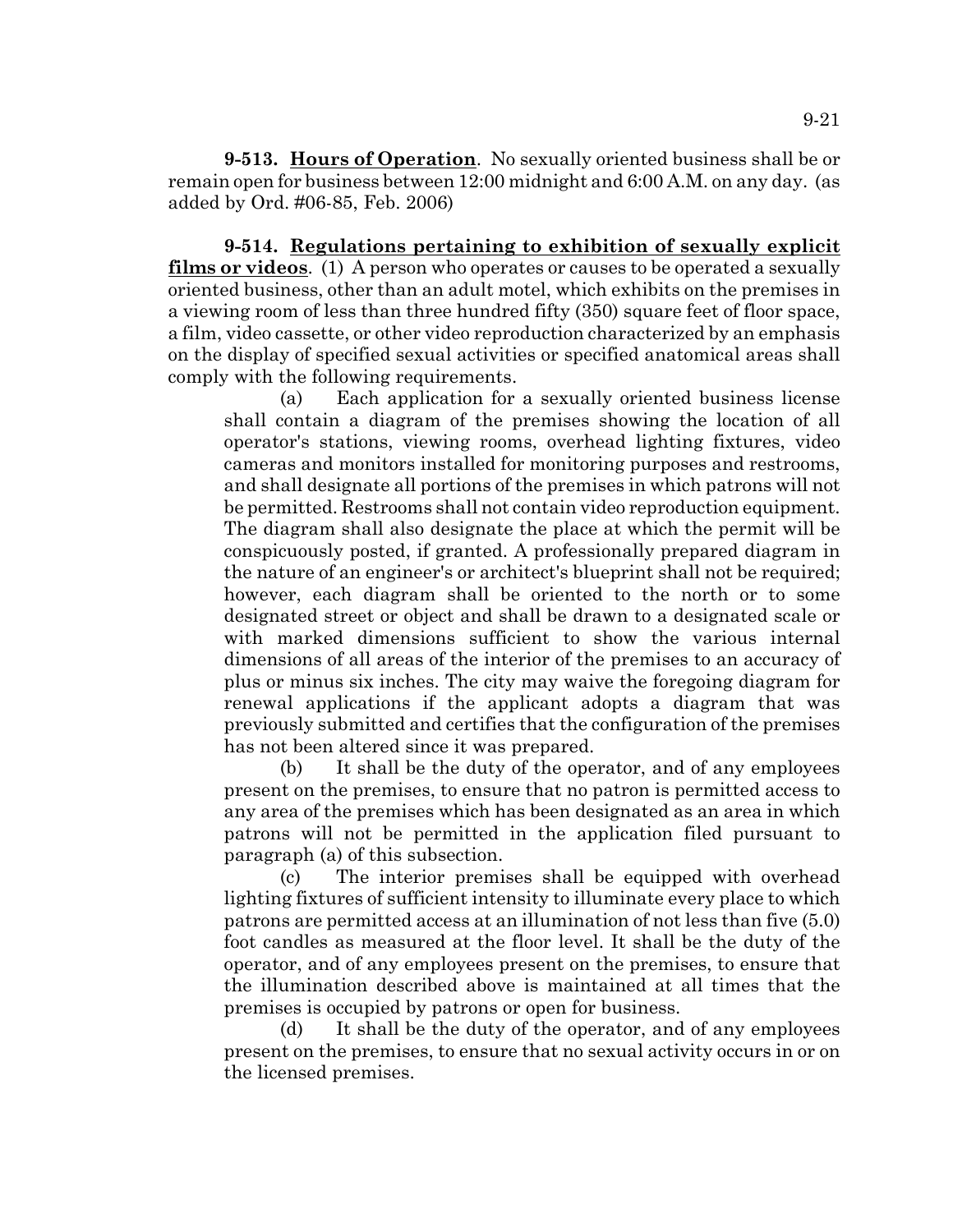(e) It shall be the duty of the operator to post conspicuous signs in well lighted entry areas of the business stating all of the following:

(i) That the occupancy of viewing rooms is limited to one person.

(ii) That sexual activity on the premises is prohibited.

(iii) That the making of openings between viewing rooms is prohibited.

(iv) That violators will be required to leave the premises.

(v) That violations of subparagraphs (i), (ii) and (iii) of this paragraph are unlawful.

(f) It shall be the duty of the operator to enforce the regulations articulated in (e)(i) though (iv) above.

(g) The interior of the premises shall be configured in such a manner that there is an unobstructed view from a operator's station of every area of the premises, including the interior of each viewing room but excluding restrooms, to which any patron is permitted access for any purpose. An operator's station shall not exceed thirty-two (32) square feet of floor area. If the premises has two (2) or more operator's stations designated, then the interior of the premises shall be configured in such a manner that there is an unobstructed view of each area of the premises to which any patron is permitted access for any purpose from at least one of the operator's stations. The view required in this paragraph must be by direct line of sight from the operator's station. It is the duty of the operator to ensure that at least one employee is on duty and situated in each operator's station at all times that any patron is on the premises. It shall be the duty of the operator, and it shall also be the duty of any employees present on the premises, to ensure that the view area specified in this paragraph remains unobstructed by any doors, curtains, walls, merchandise, display racks or other materials or enclosures at all times that any patron is present on the premises.

(2) It shall be unlawful for a person having a duty under this section to knowingly fail to fulfill that duty. (as added by Ord. #06-85, Feb. 2006)

**9-515. Loitering, exterior lighting, visibility, and monitoring requirements**. (1) It shall be the duty of the operator of a sexually oriented business to:

(a) Post conspicuous signs stating that no loitering is permitted on such property;

(b) Designate one or more employees to monitor the activities of persons on such property by visually inspecting such property at least once every ninety (90) minutes or inspecting such property by use of video cameras and monitors; and

(c) Provide lighting of the exterior premises to provide for visual inspection or video monitoring to prohibit loitering. If used, video cameras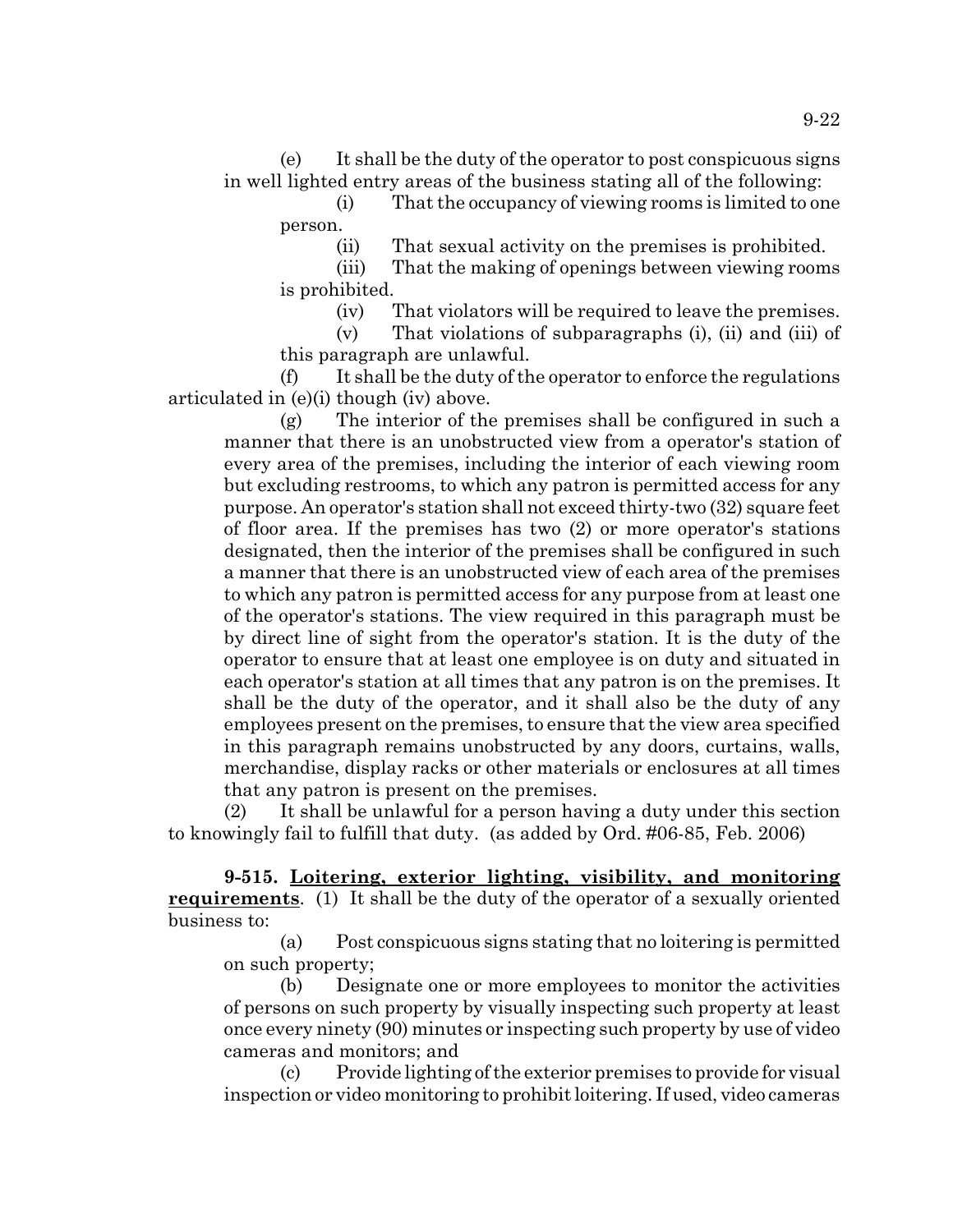and monitors shall operate continuously at all times that the premises are open for business. The monitors shall be installed within an operator's station.

(2) It shall be unlawful for a person having a duty under this section to knowingly fail to fulfill that duty.

(3) No sexually oriented business shall erect a fence, wall, or other barrier that prevents any portion of the parking lot(s) for the establishment from being visible from a public right of way. (as added by Ord. #06-85, Feb. 2006)

**9-516. Penalties and enforcement**. (1) A person who knowingly disobeys, omits, neglects, or fails to comply with or resists the enforcement of any of the provisions of this section shall be guilty of a violation and, upon conviction, shall be punishable by a fine not to exceed fifty dollars (\$50.00). Each day a violation is committed, or permitted to continue, shall constitute a separate offense and shall be fined as such. Each violation of this section shall be considered a separate offense, and any violation continuing more than onehalf  $(\frac{1}{2})$  hour or reoccurring within one-half  $(\frac{1}{2})$  hour shall be considered a separate offense for each half-hour  $(\frac{1}{2})$  of violation.

(2) The city's legal counsel is hereby authorized to institute civil proceedings necessary for the enforcement of this ordinance to prosecute, restrain, or correct violations hereof. Such proceedings, including injunction, shall be brought in the name of the city, provided, however, that nothing in this section and no action taken hereunder, shall be held to exclude such criminal or administrative proceedings as may be authorized by other provisions of this ordinance, or any of the laws or ordinances in force in the city or to exempt anyone violating this code or any part of the said laws from any penalty which may be incurred. (as added by Ord. #06-85, Feb. 2006)

**9-517. Applicability of ordinance to existing businesses**. All sexually oriented businesses and sexually oriented business employees that are lawfully preexisting and operating on the effective date of this ordinance are hereby granted a De Facto temporary license to continue operation or employment for a period of thirty (30) days following the effective date of this ordinance. By the end of said thirty (30) days, all sexually oriented businesses and sexually oriented business employees must conform to and abide by the requirements of this chapter. (as added by Ord. #06-85, Feb. 2006)

**9-518. Prohibited conduct**. It is unlawful for a sexually oriented business to knowingly violate the following regulations or to knowingly allow an employee or any other person to violate the following regulations.

(1) It shall be a violation of this ordinance for a patron, employee, or any other person to knowingly or intentionally, in a sexually oriented business,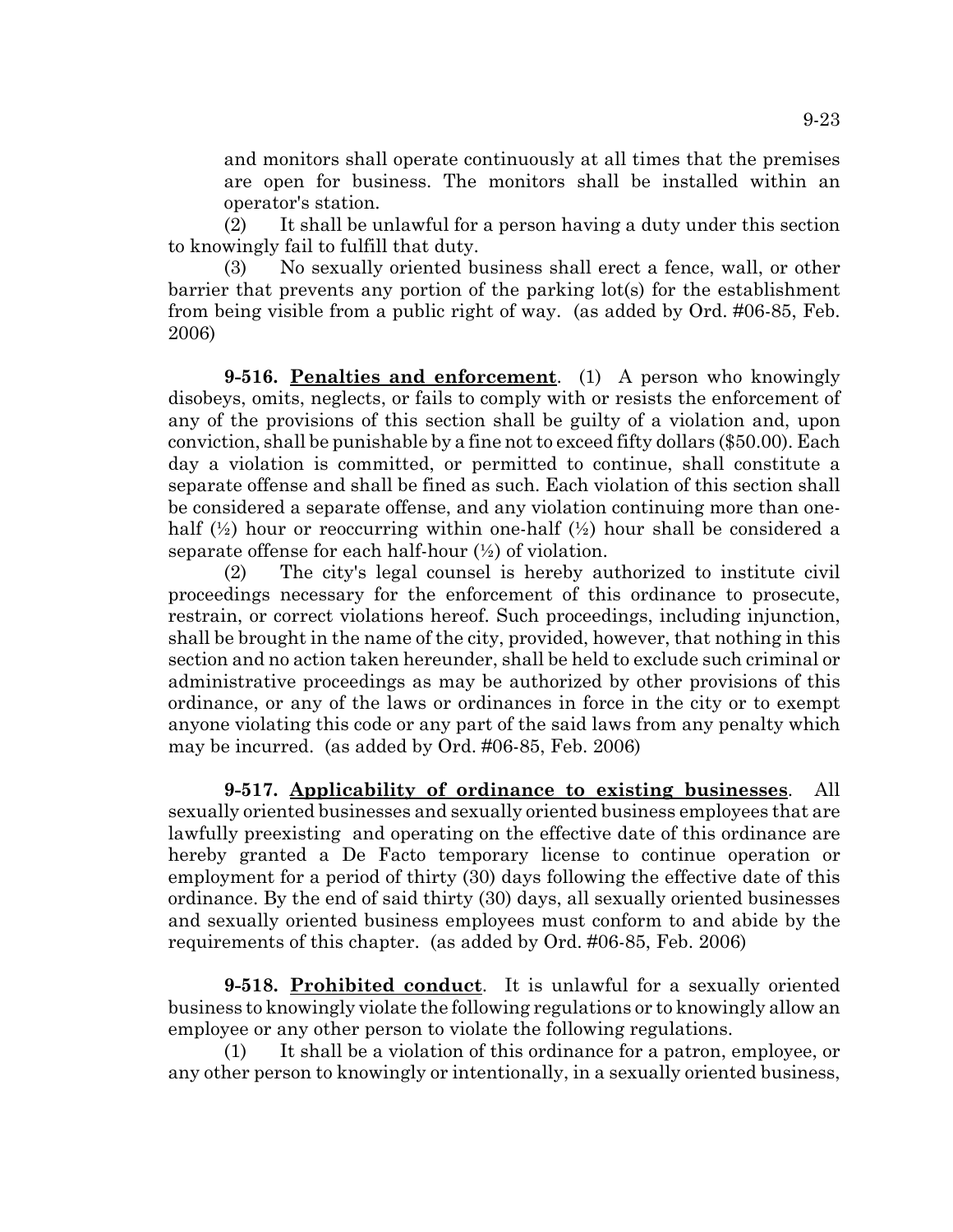appear in a state of nudity, regardless of whether such public nudity is expressive in nature.

(2) It shall be a violation of this ordinance for a person to knowingly or intentionally, in a sexually oriented business, appear in a semi-nude condition unless the person is an employee who, while semi-nude, remains at least six (6) feet from any patron or customer and on a stage at least eighteen (18) inches from the floor in a room of at least one thousand (1,000) square feet.

(3) It shall be a violation of this ordinance for any employee who regularly appears semi-nude in a sexually oriented business to knowingly or intentionally touch a customer or the clothing of a customer on the premises of a sexually oriented business.

(4) It shall be a violation of this ordinance for any person to sell, use, or consume alcoholic beverages on the premises of a sexually oriented business.

A sign in a form to be prescribed by the city, and summarizing the provisions of paragraphs (1), (2), (3), and (4) of this section, shall be posted near the entrance of the sexually oriented business in such a manner as to be clearly visible to patrons upon entry. (as added by Ord. #06-85, Feb. 2006)

**9-519. Scienter required to prove violation or business licensee liability**. This ordinance does not impose strict liability. Unless a culpable mental state is otherwise specified herein, a showing of a knowing or reckless mental state is necessary to establish a violation of a provision of this ordinance. Notwithstanding anything to the contrary, for the purposes of this ordinance, an act by an employee that constitutes grounds for suspension or revocation of that employee's license shall be imputed to the sexually oriented business licensee for purposes of finding a violation of this ordinance, or for purposes of license denial, suspension, or revocation, only if an officer, director, or general partner, or a person who managed, supervised, or controlled the operation of the business premises, knowingly or recklessly allowed such act to occur on the premises. It shall be a defense to liability that the person to whom liability is imputed was powerless to prevent the act. (as added by Ord. #06-85, Feb. 2006)

**9-520. Failure of city to meet deadline not to risk applicant/licensee rights**. In the event that a city official is required to take an act or do a thing pursuant to this ordinance within a prescribed time, and fails to take such act or do such thing within the time prescribed, said failure shall not prevent the exercise of constitutional rights of an applicant or licensee. If the act required of the city official under this ordinance, and not completed in the time prescribed, includes approval of condition(s) necessary for approval by the city of an applicant or licensee's application for sexually oriented business license or a sexually oriented business employee's license (including a renewal), the license shall be deemed granted and the business or employee allowed to commence operations or employment the day after the deadline for the city's action has passed. (as added by Ord. #06-85, Feb. 2006)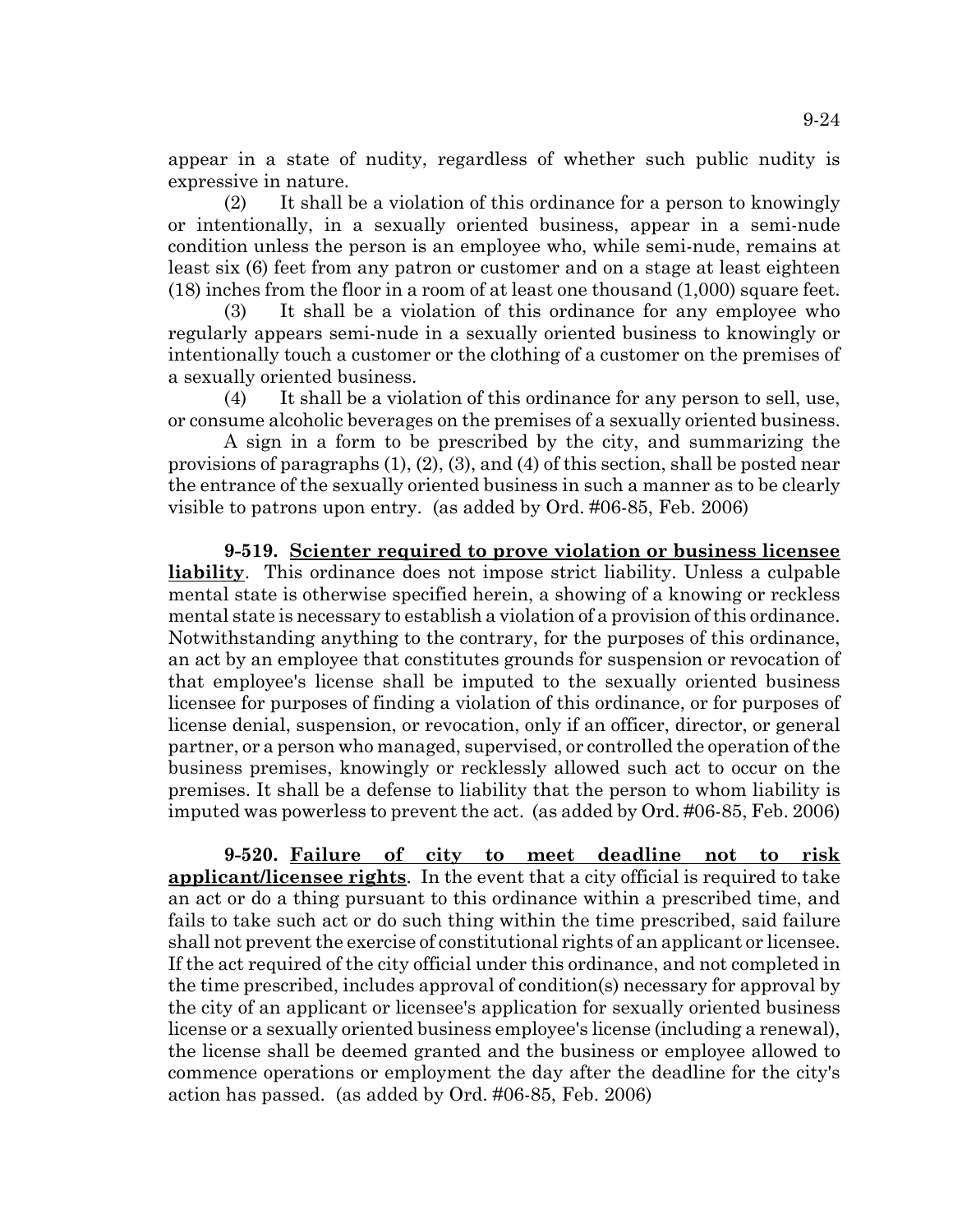**9-521. Location of sexually oriented businesses**. (1) A person commits a misdemeanor if that person operates or causes to be operated a sexually oriented business in any zoning district other than "I-L" Light industrial district, as drafted and described in article IV. sec. 1K, Zoning Ordinance of Lakeland, Tennessee.

(2) A person commits an offense if the person operates or causes to be operated a sexually oriented business within 750 feet of:

(a) A church, synagogue, mosque, temple or building which is used primarily for religious worship and related religious activities;

(b) A public or private educational facility including but not limited to child day care facilities, nursery schools, preschools, kindergartens, elementary schools, private schools, intermediate schools, junior high schools, middle schools, high schools, vocational schools, secondary schools, continuation schools, special education schools, junior colleges, and universities; school includes the school grounds, but does not include facilities used primarily for another purpose and only incidentally as a school;

(c) A boundary of any residential district as defined in, but not limited to, the following residential zoning classifications in article IV, Zoning Ordinance of Lakeland, Tennessee: (Ordinance 03-25, 2/6/03)

- (i) E-R, Estate residential districts
- (ii) R-R. Rural residential districts
- (iii) R 1, Low density residential districts
- (iv) R 2, Medium density residential districts
- (v) M-R, Multi family residential districts
- (vi) PD- Planned residential districts

(d) A residential "dwelling" as defined in article II. Definitions, Zoning Ordinance of Lakeland, Tennessee. (Ordinance 03-25, 2/6/03)

(e) A public park or recreational area which has been designated for park or recreational activities including but not limited to a park, playground, nature trails, swimming pool, reservoir, athletic field, basketball or tennis courts, pedestrian/bicycle paths, wilderness areas, or other similar public land within the city which is under the control, operation, or management of the city park and recreation authorities;

(f) The property line of a lot devoted to use as a "residence" as defined in article II. Definitions, Zoning Ordinance of Lakeland, Tennessee; or

(g) A licensed premises, licensed pursuant to the alcoholic beverage control regulations of the state.

(3) A person commits a misdemeanor if that person causes or permits the operation, establishment, substantial enlargement, or transfer of ownership or control of a sexually oriented business within 1,000 feet of another sexually oriented business.